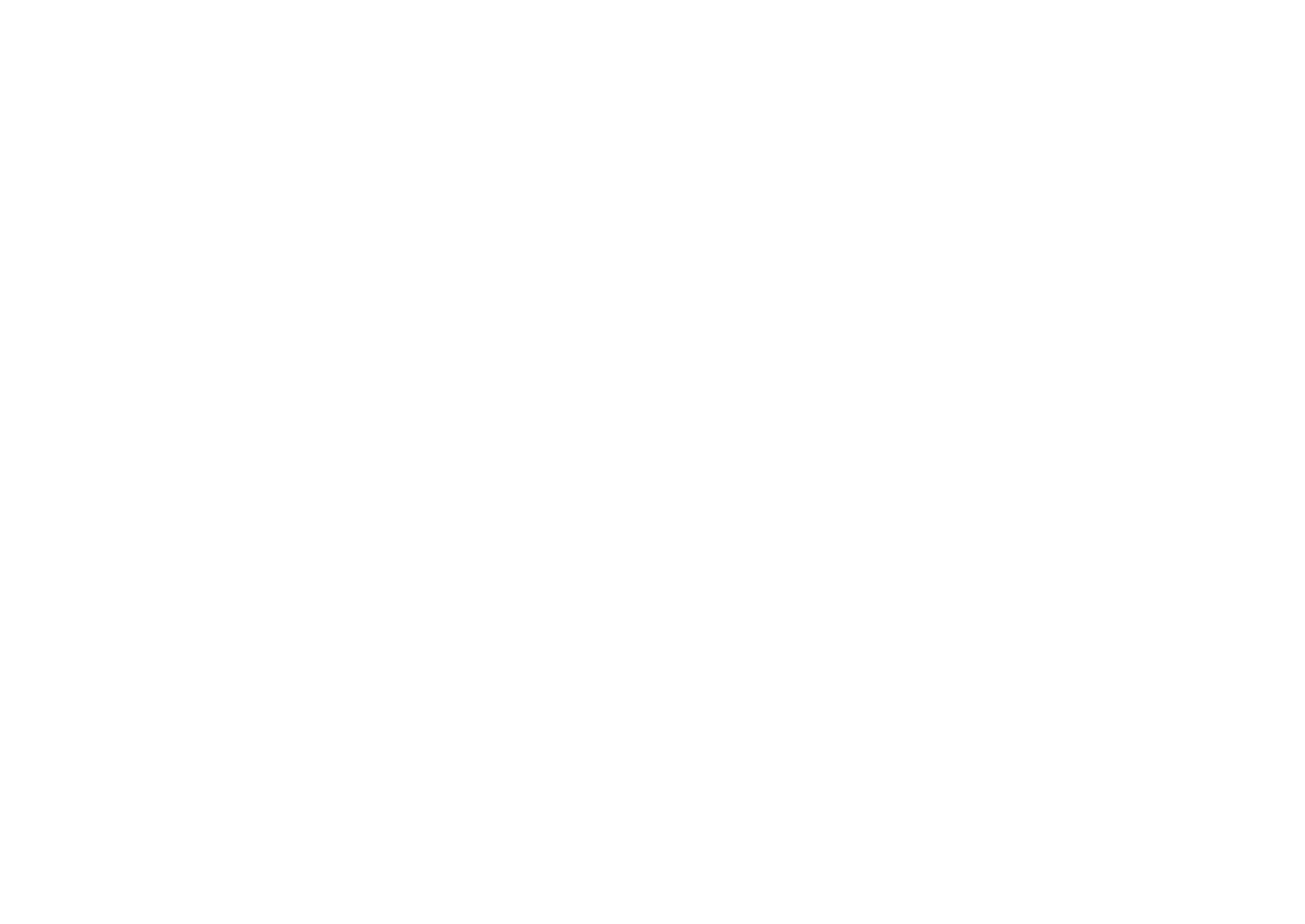# **Preface**

I have had the privilege of being involved in healing ministry for many years. For more than ten years in my parish of Barming, Kent, in south-east England, we held a monthly Sunday evening Service of Prayer for Healing in our mission church and I would also, if requested, minister to people in their homes, often taking an assistant with me. For my last eighteen months in Rochester Diocese I served as Chairman of the newly formed Diocesan Council of Health and Healing, which had among its members several clergy, the Medical Director and Chaplain of Burrswood Healing Centre, various lay people qualified in different aspects of medicine, and an osteopath. It was a stimulating experience and, after I left to come overseas, they organized healing services and ran seminars all over the diocese.

About six months after arriving in the Philippines I gave a public lecture at St. Andrew"s Seminary on "The Healing Ministry in the Early Church and Today" (my Ph.D. thesis having been on Healing in the Early Church – my book under that title being published by Paternoster Press in 2009). Prime Bishop Soliba was interested and said, "Why should healing ministry be left to nuns and Pentecostals!" He encouraged me to take seminars and lead healing services in all the dioceses of the ECP, which I have been glad to do. It was also arranged for me to teach the Cure of Souls course for  $4<sup>th</sup>$  Years at St. Andrew's Seminary, in which training on the healing ministry could be included. This I have now done for a number of years.

My early visits to dioceses entailed taking several sheets of paper for handouts. Now it is much better to have everything together in this little manual. The main published materials upon which I have drawn are listed in the bibliography.

This manual may be used for a **course of instruction introducing the Healing Ministry to a parish**. Discussion questions are provided towards the end of each chapter to facilitate this.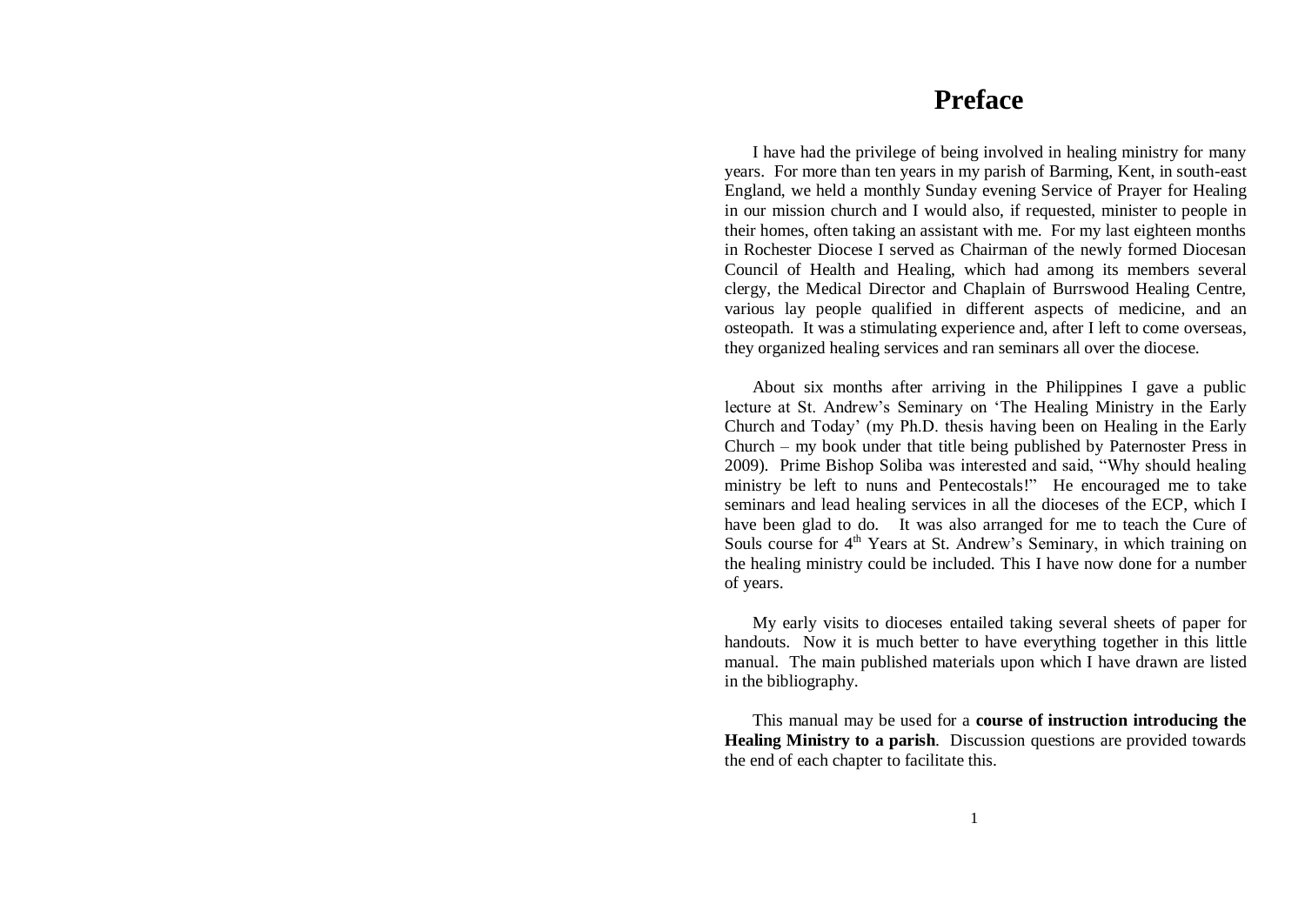Some parish clergy are now practising a ministry of healing. I hope this manual may encourage more to do so. There is no magic formula. We must just ask God to fill us with his Spirit to bring relief to those in need. We are not in competition with the medical profession but complement its work, for God is the author of all genuine healing.

In Appendix A I have included the adapted Burrswood noneucharistic order of service we used in Barming. It is specifically focused on healing, but the liturgy is not heavy. We found it very satisfactory. You would, I think, need to ask the permission of your diocesan bishop before using it. You could also to obtain from St. Andrew"s Seminary an order of service of anointing ("Liturgy of Healing and Holy Communion") which has been used in SATS chapel on the first Thursday of the month for some years now and appears much appreciated.

In Appendix B I have placed the simple publicity sheet supplied in the report *A Time to Heal*, slightly adapted*.* In a small space it very aptly describes what the healing ministry is all about. You may like to photocopy it and use it – or translate it into your local dialect – to give initial information about the healing ministry to all the members of your church and beyond.

In closing I would like to acknowledge the valuable help of Bishop Yamoyam (now deceased) in sharing with me in a number of seminars and providing the information in this manual on exorcism, which I know about theoretically but he has practised! I wish also to record the gratitude of many in the ECP to the Rev. John & Christine Huggett who, in Feburary 2011, crossed the world to share with us from their 30 years of experience of healing ministry in England. They travelled to all our dioceses conducting seminars and healing services.

> A.D-F. February 2014

| 1. Some Preliminaries<br>What is man? What causes sickness?<br>What is health? What is a miracle? | $\overline{4}$ |
|---------------------------------------------------------------------------------------------------|----------------|
| 2. The Healing Ministry of Jesus                                                                  | 8              |
| 3. Christian Healing through the Ages                                                             | 13             |
| 4. A Biblical and Practical Approach to the<br><b>Healing Ministry Today</b>                      | 21             |
| 5.<br>Developing the Healing Ministry in the<br>Parish                                            | 29             |
| 6. Other Channels of Healing                                                                      | 33             |
| 7. Why Are Not All Healed?                                                                        | 35             |
| Select Bibliography                                                                               | 41             |
| Appendices:                                                                                       |                |
| A - A Service of Prayer for Healing<br>(non-eucharistic)                                          |                |
| B – Pew Leaflet advertising the Ministry of Healing                                               |                |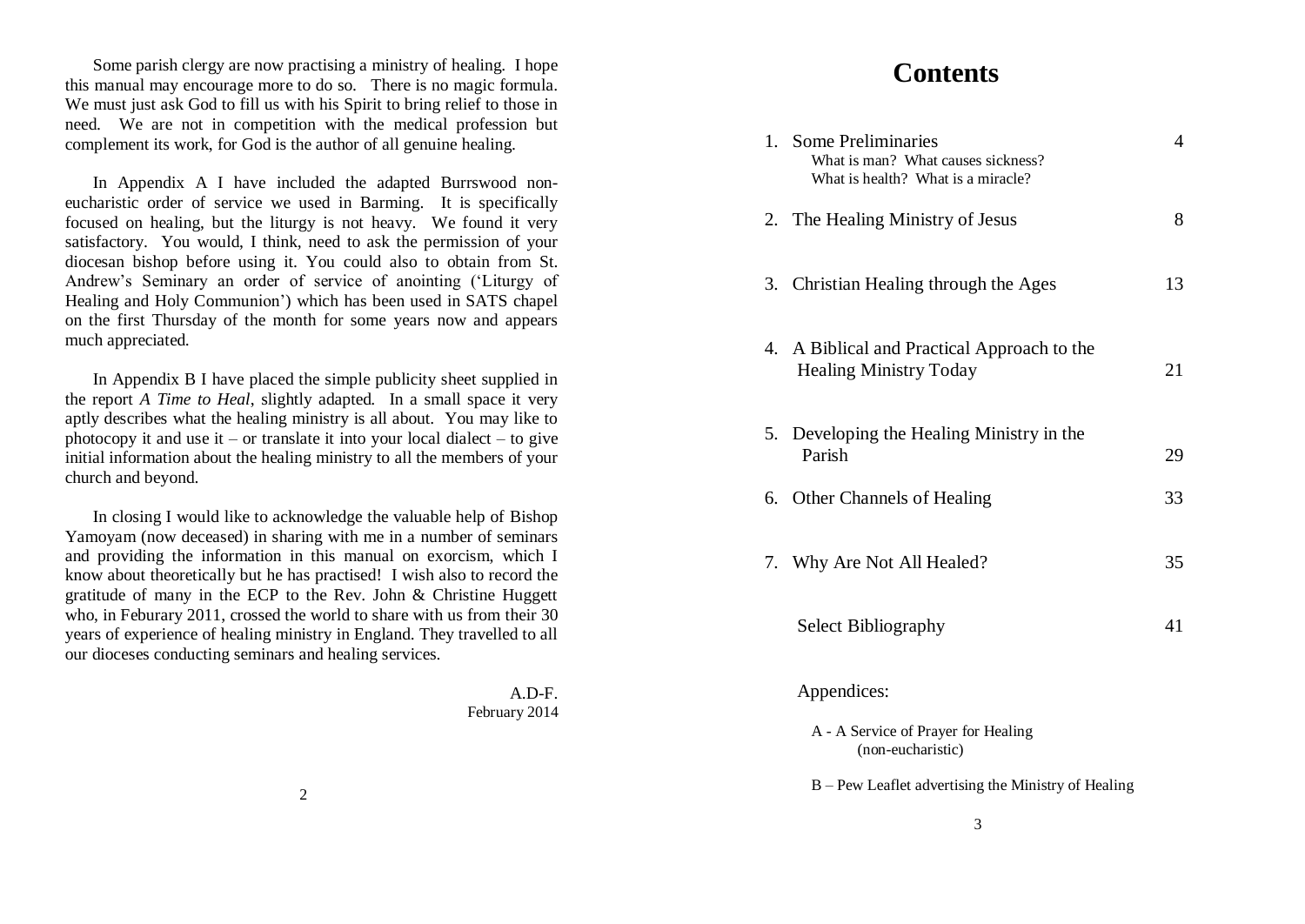- The Kingdom of God is creation healed. (Hans Kung)
- Reconciliation is the most radical form of healing. (Michael Buckley)
- The very name of Jesus, Saviour, speaks of growth and enlargement as a process whereby a power is unleashed that brings the life of individuals, or society, back into a new spaciousness in which all the cells, or members, are released and delivered to perform their full and purposeful function. (Donald Coggan)

*In groups discuss which of these statements you find the most helpful and why.*

#### (4) **What is a 'miracle'?**

 "Miracle" comes from the Latin *mirari* "to wonder". A miracle then is something that makes people wonder, it inspires awe. A Greek word in the Acts of the Apostles, *teras,* has this meaning (2:43, 6:8), but the more common words for Christ"s miracles in the gospels are *dunamis* ('(act of) power'  $-$  e.g. Mt. 11:20-1), *semeion* ('sign', pointing to who Jesus is  $-$  e.g. Jn. 2:11), and *ergon*  $({}^{\prime}$ work' – e.g. Jn. 14:11-12).

With the upsurge of our modern scientific era in the  $17<sup>th</sup>$  and  $18<sup>th</sup>$  centuries, and the discovery of 'laws of nature' (such as gravity) by Sir Isaac Newton and others, people came to believe that everything in this material world is controlled by natural laws, and therefore miracles are impossible. But science progresses and today scientists do not talk of events as governed by unbreakable laws, so much as being statistically probable. So, special actions by a personal God cannot be ruled out. Parker *et al* express the situation well:

God has a delicate balance to maintain, if He is to see His purposes worked out. If He intervenes too much, He will rob us of the power to choose what we do with our lives. If He never intervenes at all, He has abandoned us to the powers at work in a fallen creation.

(*In Search of Wholeness*, p.27)

# **Some Preliminaries**

#### (1) **What is Man?**

 Man is *nothing but* Fat enough for seven bars of soap Iron enough for one medium sized nail Sugar enough for seven cups of tea Lime enough to whitewash one chicken coop Phosphorous enough to tip 2,200 matches Magnesium enough for one dose of salts Potash enough to explode one toy crane Sulphur enough to rid one dog of fleas (C. E. M. Joad, philosopher)

#### *Do you agree with this statement? Why/why not?*

Many of the ancient Greek philosophers viewed the human being as a duality, a material body with an immaterial soul. All agreed the soul was the life principle, i.e. it brought life to the body. The **Pythagoreans** ( $6<sup>th</sup>$  C BC) believed it was a divine spark trapped in a prison of matter from which it was only freed at death. **Socrates** (469-399BC) introduced the idea that the soul is the moral and intellectual personality. His pupil **Plato** (c.429- 347BC) accepted both these views and analyzed the soul as consisting of three parts: a rational mind, noble emotions such as courage, and base appetites. Matter he thought inferior to the spiritual realm, even downright evil.

In contrast, the ancient Hebrews saw the human body as God's good creation into which he had breathed life (Gen.2:7). While they used the terms 'soul' and 'heart' of a person's intelligence and emotions they did not think of them as separable from the body. A human being they saw as a unified, living entity. When a person died only his ghost persisted in the shadowy region Sheol, 'the Pit'  $-$  not a pleasant prospect 4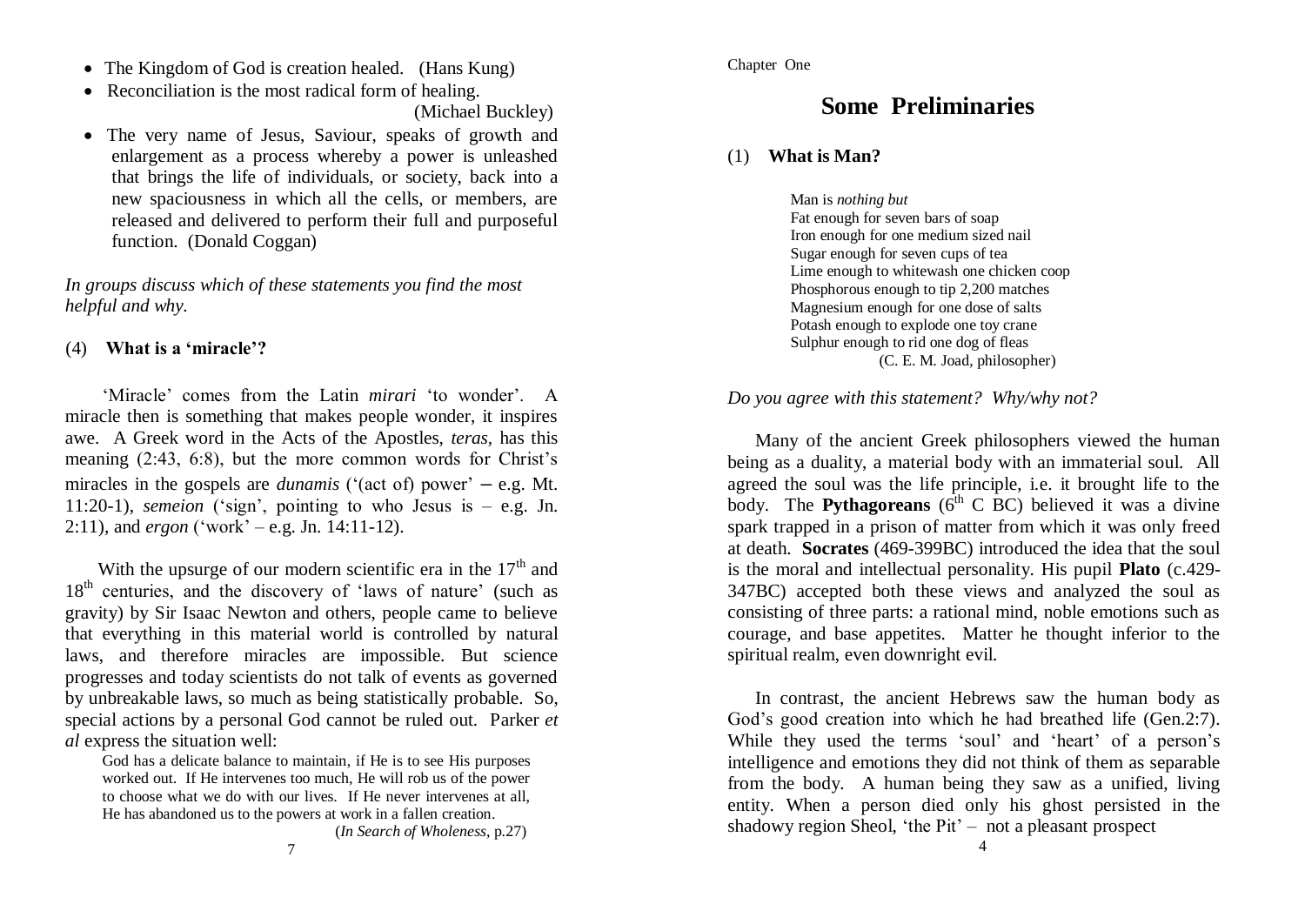(Ps.88:3-6)! Significant life beyond the grave was inconceivable without the resurrection of the body (Is.26:19, Dan.12:2-3).

The Hebrews teach us then that we are an integrated whole and, in this life, we should value and care for our bodies. With the Greeks, however, we may feel we are not identical with our bodies and it is the immaterial part of us that will survive death – in a recognizable form, a "spiritual body" (1 Cor.15:44).

#### (2) **What causes sickness?**

In the ancient world, whilst many peoples made a connection between **sin** and sickness, it was pre-eminently in ancient Israel that sickness was viewed as divine punishment for sin. God had brought sickness on the Egyptians because of their evil. He would preserve the Israelites in good health so long as they kept their covenant with him, obeying his laws. Otherwise they too would become sick. (Lev.26:14-16, Dt.28:15, 21-22, 27-28)

Influenced by Persia and other countries in the Middle East the Jewish understanding of **evil spirits** ("demons") developed greatly. The book of Enoch, written in the period between the Old and New Testaments, expands the story in Gen.6:1-4, interpreting "the sons of God" as angels, who had been sent to watch over mankind, but who had fallen in love with beautiful women and, through their illicit intercourse with them, produced giants, whose souls are the demons which afflict and oppress mankind. The book of Jubilees speaks of evil spirits being allowed by God to punish wicked men. Thus sickness could be seen as caused by them.

Belief in **natural causes** of sickness: climate change, insanitary conditions, germs etc was slower to develop. Modern medical science tends to see all sickness as the result of natural causes, though it will allow that there are some "psychosomatic" illnesses - physical ills caused by a person"s mental attitudes. But,

whilst recognizing the enormous benefits of medical science today, we need not be intimidated into denying that sometimes sin, or even the presence of evil spirits, may be contributing to a person"s ill-health.

#### (3) **What is health?**

#### *What do you think health is? Please discuss.*

Health has been defined as: "A state of complete physical, mental and social well-being and not merely the absence of disease and infirmity." (World Health Organization)

It involves not just our bodies but also our relationships with other people and the environment and, we must add, with God, for he gives a depth and dimension to life without which it is a pallid and meaningless existence (Ps.16:11, Jn.10:10). In Jn.14:27 Jesus bequeaths to his disciples his "peace". This is not just an absence of conflict, it is based on the Hebrew *shalom,* meaning 'blessing', 'wholeness'.

*Divide into groups of not more than 8 people and, by discussion, draw up two lists of items: one of 'What makes us healthy', the other of 'What makes us unhealthy'. Share in a plenary session.*

#### Healing

The Acorn workbook *Growing a Healing Ministry* brings together the following statements:

- Christian healing is Jesus Christ meeting you at your point of need. (Morris Maddocks)
- I don"t care if I never see another physical healing as long as people keep coming to Jesus Christ...That's the greatest thing. (Kathryn Kuhlman)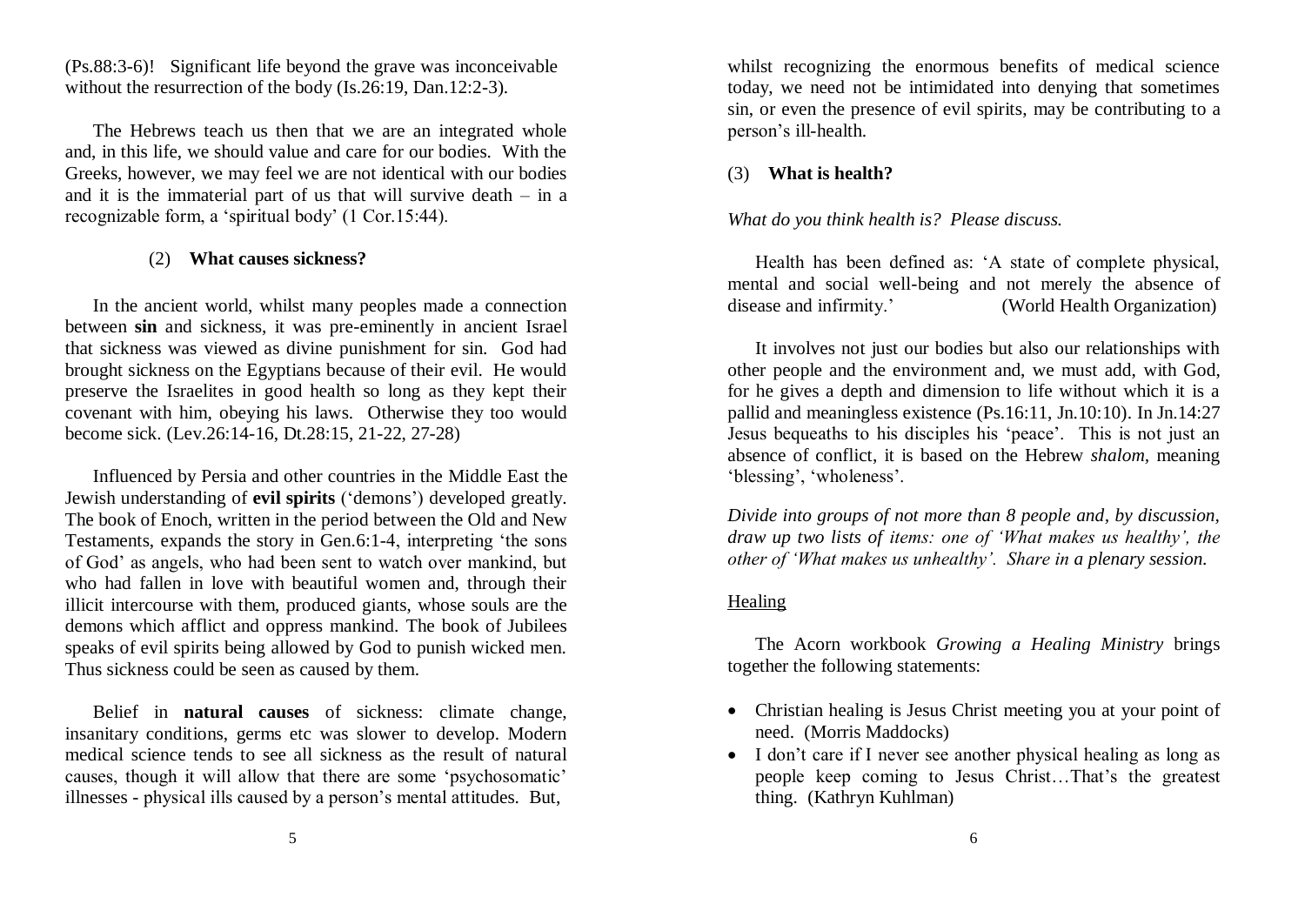How do you think people with disabilities feel about the healing ministry? (If you have one in your group let that person answer this first. Note: it is common now to refer to such a person not as 'disabled' but 'differently abled'.)

*The exercise is to show that healing ministry should be respectful, inclusive, communal and holistic.*

#### **Skepticism about the Gospel Miracle Stories**

The scientific era"s skepticism about miracles (ch. 1, section 5 above) followed through into New Testament scholarship, expressed perhaps most notably in the work of Rudolf Bultmann in his book *The History of the Synoptic Tradition* (in German, 1921) and later article "The New Testament and Mythology" (in German, 1941).

That Jesus performed miracles cannot seriously be doubted. Even a statement of the hostile Jewish rabbis in the Babylonian Talmud indirectly confirms this when it says Yeshu, who was killed on Passover eve, "practised sorcery and enticed and led Israel astray" (b.*Sanhedrin* 43a). Clearly he performed impressive 'feats' and convinced many.

Moreover, Luke starts his gospel with a declaration of the care he has taken to investigate and to record accurately what Jesus had said and done (Lk.1:1-4). He and Matthew sometimes abbreviate Mark"s stories and improve their literary style, but the fact that they do not mangle and change the substance of his stories show that they believe he was telling what happened and not just passing on his own ideas.

The Scandinavian scholar Birger Gerhardsson in his *Memory and Manuscript* (1961) tells of the careful teaching methods the

#### Chapter Two

# **The Healing Ministry of Jesus**

A. E. Harvey in his 1980 Bampton Lectures (published as *Jesus and the Constraints of History* (1982)) pointed out how few healings by named individuals are mentioned in the historical records for the period 200BC – AD200. Indeed we can say with confidence that there was no-one in the ancient world whose healing ministry was remotely comparable to that of Jesus Christ.

Twenty-two stories in the gospels (omitting parallel accounts) describe in some detail his raising the dead (3 times), exorcising (4 times), healing blindness (3 times), paralysis (twice), leprosy (twice), fever, a withered hand, hemorrhage, deafness and speech impediment, a bent back, dropsy, a detached ear, and someone nearing death (once each). In addition, the gospel writers refer in summaries to many more of his exorcisms and healings. In the stories we have Jesus clearly puts people"s needs above legal requirements:

- five times he heals on the Sabbath, though Jewish oral law forbade healing then unless someone's life was in danger;
- $\blacksquare$  he shows no fear of ritual contamination from lepers, hemorrhage or dead bodies.

He regularly tries to avoid publicity (Mk.1:44, 5:43, 7:36 etc). He always performs his healings free of charge, and he instructs his disciples to do the same (Mt.10:8). He twice specifically connects the sickness with sin (Mk.2:5, Jn.5:14) but clearly does not attribute all sickness to sin (Jn.9:3). He often speaks of faith as leading to a person"s healing (Mk.5:24, 10:52, contrast 6:5-6), and sometimes calls forth faith from a sick person by commands to do what seems impossible (Mk.2:11, 3:5). With healings his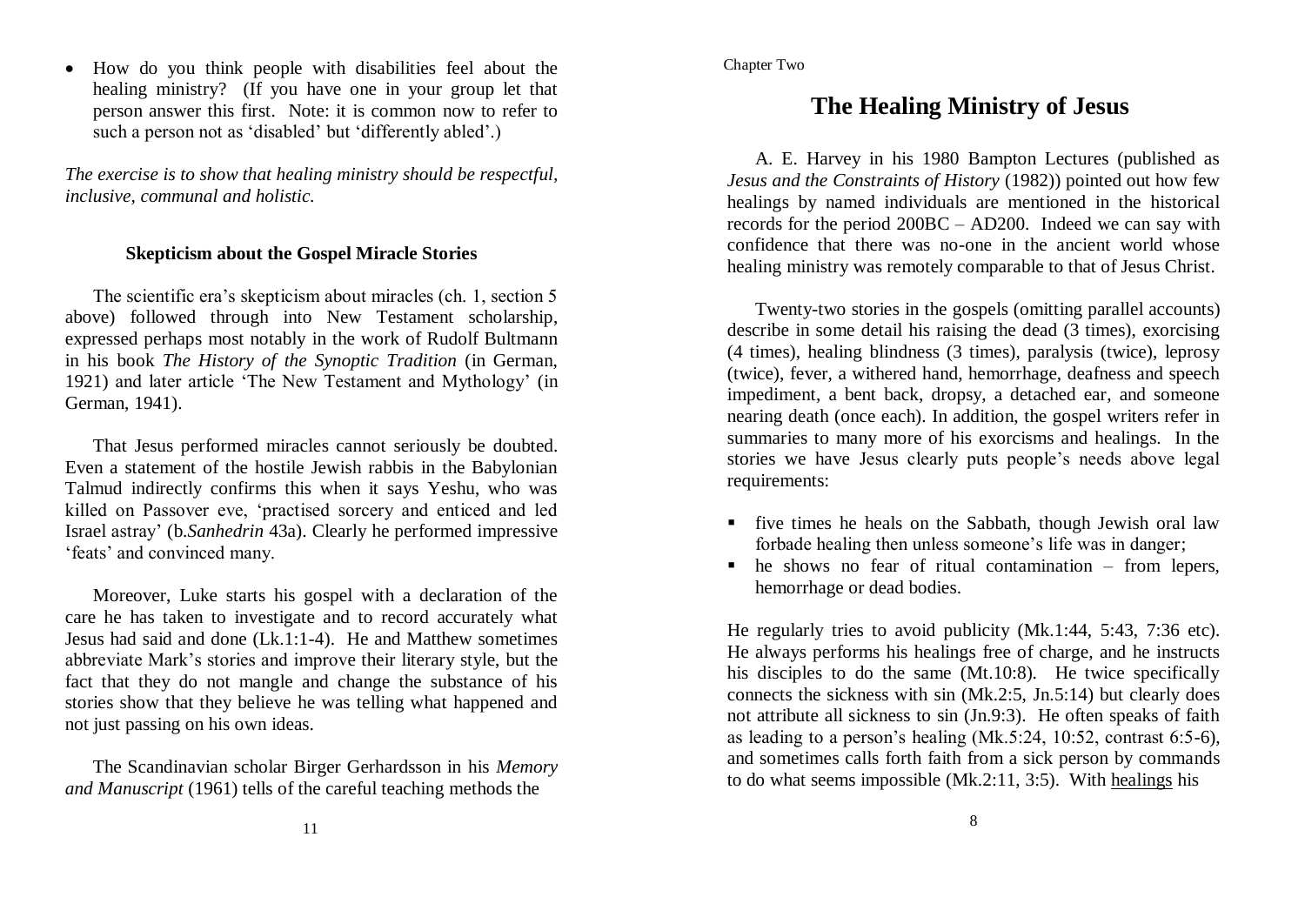methods are simple: **commands, touch** (Mk.1:41, 6:5) and the use of his **spittle** (Mk.7:33, 8:23, Jn.9:6), but his only recorded prayer is one of thanksgiving that God has heard him (Jn.11:41- 42).

Noteworthy features of the exorcism stories are: Jesus" recognition by the evil spirits and their fear of him (Mk.1:24, 5:7, Lk.4:41), his **conversation** with the spirits, including asking their **name** (Mk.5:9-12), and his **commands** to leave the possessed person permanently (Mk.9:25). Departure of the spirits is very obvious, and is accompanied by such phenomena as shouting and convulsions (Mk.1:26, 9:26). In each of the raisings, the dead person has recently died, and the deaths appear to have been premature. His method is to **command** the dead person to rise – with immediate effect (Mk.5:41-42, Lk.7:14-15, Jn.11:43-44).

What was the purpose of Jesus' healing miracles?

- To demonstrate the arrival of the kingdom of God (Lk.11:20/Mt.12:28).
- To show that he was the promised Messiah (Mt.11:2- 6/Lk.7:18-23).
- To express God's compassionate love for sufferers (Mt.9:36, 14:14 etc).
	- \* \* \* \*

*An exercise for four groups* (from the Acorn manual *Growing a Healing Ministry*):

Group 1: read Luke 8:43-8. Bear in mind the woman was, according to Levitical law, unclean (Lev.15:7, 25-30). She could not touch anyone nor enter a synagogue nor take part in worship.

- What do you notice about Jesus' attitude to her?
- What is the attitude of others in the story to her?
- Have you had any experience where you have received the ministry of healing, but feel you have not been respected?
- How would you convey an attitude of respect to the person for whom you are praying? 9

Group 2: read Luke 17:11-14. While the story does not directly involve medical care, the priests were regarded as the medical experts of the day in matters relating to leprosy.

- Why do you think Jesus asked the lepers to show themselves to the priests?
- In your experience, what is the attitude of those who work in the healthcare professions to healing prayer?
- Why do you think some people say it is "faithless" to use medical help as well as prayer for healing?
- How would you encourage a healing ministry in your church that fostered an inclusive approach that made use of resources from other reliable medical avenues?

Group 3: read Luke 10:1-9. Consider the following questions:

- Do you think Jesus intended *all* his disciples to preach good news and heal the sick, or just those who were particularly good at it?
- What was the advantage of sending the disciples out in pairs?
- What is the advantage of many people being involved in the healing ministry in your church, rather than just one or two 'experts'?
- How can the healing ministry become a natural part of your church community that is a source of healing for your local community?

 Group 4: read Matthew 9:2-7. Consider the following questions:

- Why do you think Jesus addressed this man's unforgiven sin, rather that his paralysis?
- Do you think physical illness can sometimes be due to an emotional or spiritual cause?
- If people who come for healing of a physical problem, are not cured but go away saying they were given peace in their hearts and feel much comforted, would you say they have received a healing?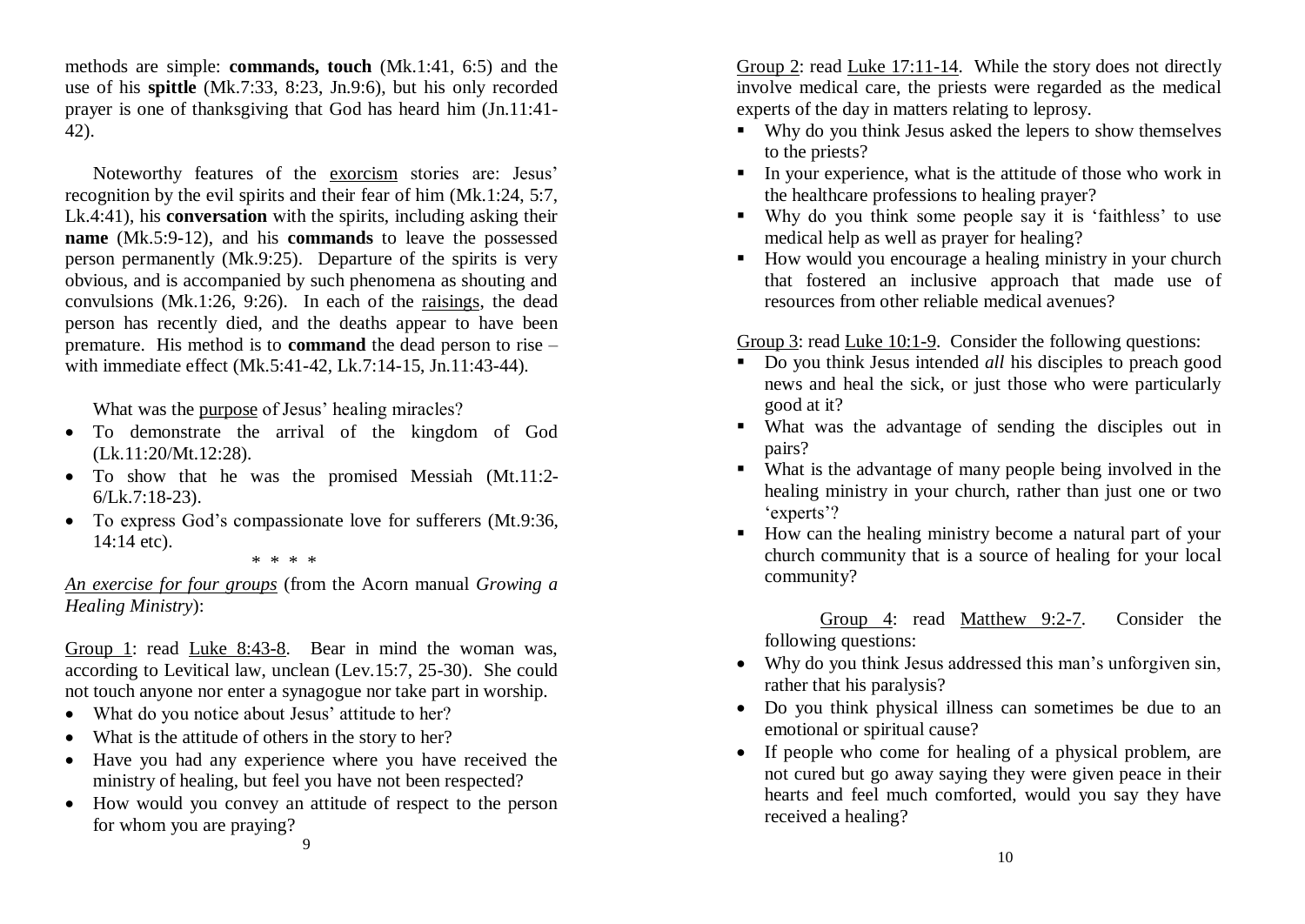In another writing he holds up as a warning the case of a Christian woman who had been possessed by a demon after venturing onto its territory – a pagan theater! (*Shows* 26.1-2)

The Church Fathers make much of the fact that the spirits Christians drive out of people claim to be the very gods the pagans worship. This showed the superiority of Christ over these other gods. By the mid-third century the minor clerical office of exorcist had appeared and become widespread in the Church.

The references to healings are less frequent, probably because they were less spectacular. Most impressive are the statements of Irenaeus of Lyons in his work *Against the Heresies* (c.AD 180). In a series of passages he tells of the Christian healing ministry, contrasting it with the despicable magical practices of the Gnostic heretics. In one he declares that the blind, the deaf, the weak, the lame and the paralyzed have been cured and even the dead raised. He goes on to point to these contemporary miracles as confirmation that Jesus himself had performed miracles:

Those who are in truth his disciples, receiving grace from him, do in his name perform (miracles) so as to promote the welfare of other men, according to the gift which each one has received from him. For some do certainly and truly drive out demons, so that those who have thus been cleansed from evil spirits frequently both believe (in Christ) and join themselves to the Church … Others… heal the sick by laying their hands upon them, and they are made whole. Yea, moreover, as I have said, the dead even have been raised up and remained among us for many years. And what shall I more say? It is not possible to name the number of the gifts which the Church, throughout the whole world, has received from God in the name of Jesus Christ, who was crucified under Pontius Pilate, and which she exerts day by day for the benefit of the Gentiles, neither practising deception upon any, nor taking any reward from them. For as she has received freely from God, freely does she minister. (*Ag. Heresies* 2.32.4)

Healing was one of the gifts of the Spirit new converts could ask for at the time of their baptism. By the mid-third century,

rabbis used to get their disciples to memorize their teachings accurately. He points out that Jesus was viewed by many as a rabbi and would no doubt have similarly sought the accurate transmission of his teaching and acts, and he finds some evidence of this by looking carefully at the gospels.

The scholarly studies of R. Latourelle, *The Miracles of Jesus and the Theology of Miracles* (in French, 1986) and G. Twelftree, *Jesus the Exorcist: a Contribution to the Study of the Historical Jesus* (1993), and *Jesus the Miracle Worker* (1999) accept the historical value of the vast majority of Jesus' miracle stories, whilst allowing that effects of the initial period of oral transmission of the stories and the editorial work of the gospel writers are to be seen chiefly in the framework of the stories.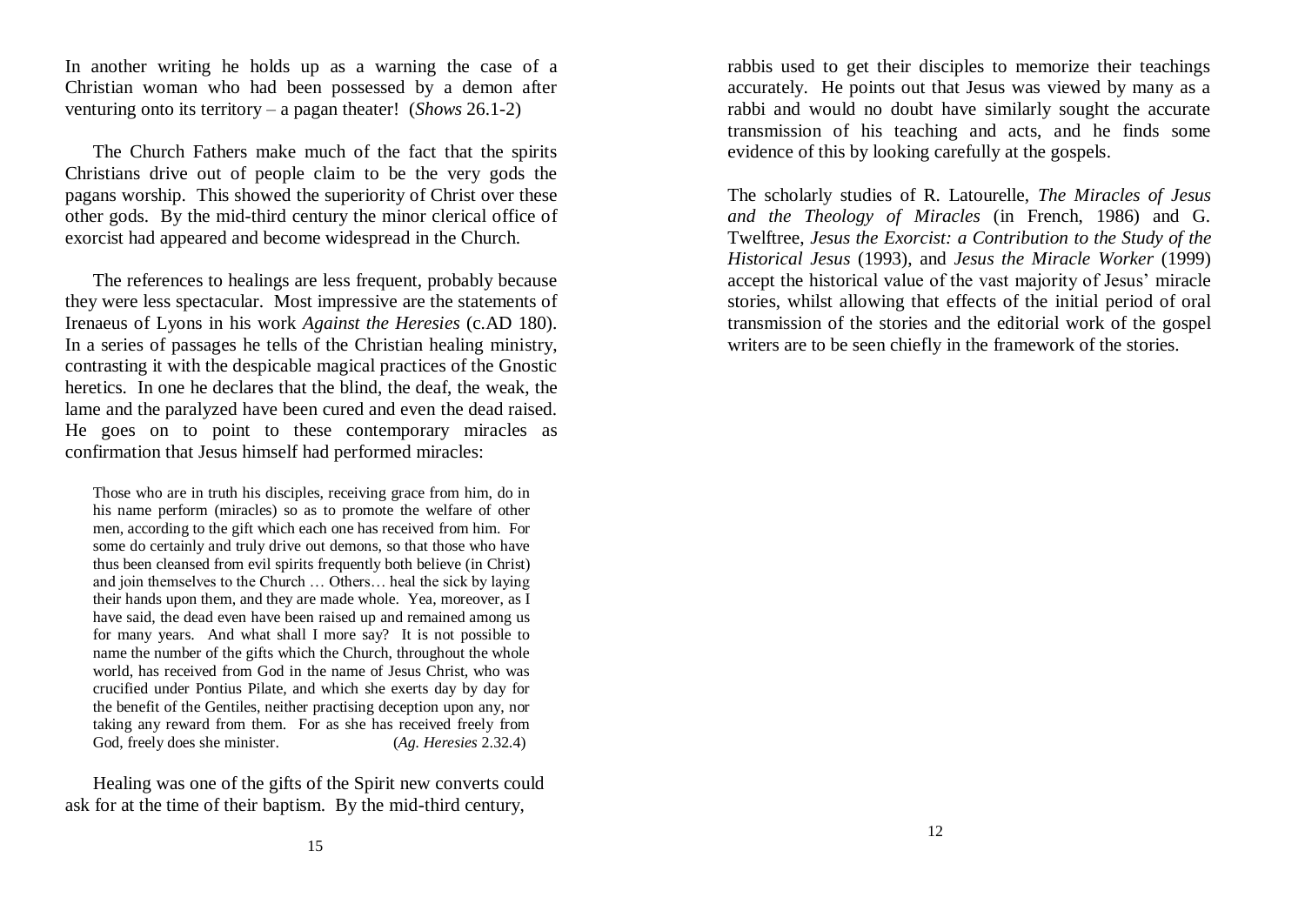Chapter Three

# **Christian Healing through the Ages**

The Church"s approach to healing down the centuries may be roughly divided into three eras:

- 1. An age of **faith** the Early Church
- 2. An age of **superstition** the Church in the Dark and Middle Ages
- 3. An age of **skepticism** from the Reformation to the  $20<sup>th</sup>$ century

This is an oversimplification, and the ages are not sharply divided, but it gives us a useful overall picture.

#### (1) **An Age of Faith**

In this early period the Church generally kept to the example and teaching of Christ in the matter of healing. The miracles of the Acts of the Apostles closely reflect Christ"s own miracles in the gospels, except that healing is normally performed in the **name of Jesus** and, sometimes at least, there is **prayer** before the healing (9:40). Like their Teacher the apostles **command** the sick and the dead to rise and demons to depart. Like him they employ the **laying on of hands**. As with Jesus, it appears, their miracles are secondary to their preaching, bearing witness to its truth, and they are free of charge.

The New Testament epistles contain surprisingly few references to healing, but those there are, are very significant. St. Paul says of his own ministry that he performed miracles everywhere he went (Rom.15:18-19), and that they were "the signs of a true apostle" (2 Cor.12:12). The latter phrase confirms the impression from Acts that miracles were particularly characteristic

of the apostles, though clearly they were not confined to them. In Acts miracles are also attributed to Stephen (6:8), Philip the 'deacon'  $(8:6-7)$  and Ananias  $(9:17-18)$ . In 1 Corinthians 12 we hear of the Holy Spirit's 'gifts of healings', 'workings of miracles' and 'discernment of spirits', gifts clearly to laity as well as the Church leaders (vv.9-10, 28-30).

In the very practical epistle of James it is interesting to see a ministry of healing which involves prayer and faith, but also confession of sins and anointing with oil in the name of the Lord Jesus, it seems (5:13-16). The sick are to be brought to the church leaders for this ministry.

Not every case of dis-ease is healed for St. Paul pleads three times to have a "thorn in the flesh" removed and was told, "My grace is sufficient for you for my power is made perfect in weakness" (2 Cor.12:7-10). He had been granted the privilege of visiting higher worlds and the "thorn" was to stop him from being too proud.

There is clear evidence that the Apostolic Church"s powerful ministry of exorcism in the name of Christ continued in the centuries that followed. It seems that Christians in fact soon became the predominant exorcists of the Roman Empire. The North African Church Father Tertullian drives this point home with glee in his famous defence of Christianity (*Apology*, AD 197), addressed to the magistrates of the Empire, when he asks them to imagine the dire effects of Christians" withholding their services as exorcists:

Who would rescue you from those secret enemies that everywhere lay waste your minds and your bodily health? I mean, from the assault of demons, whom we drive out of you without reward, without pay. Why, this alone would have sufficed to avenge  $us - to$ leave you open and exposed to unclean spirits with immediate possession. (*Apol.* 37.9)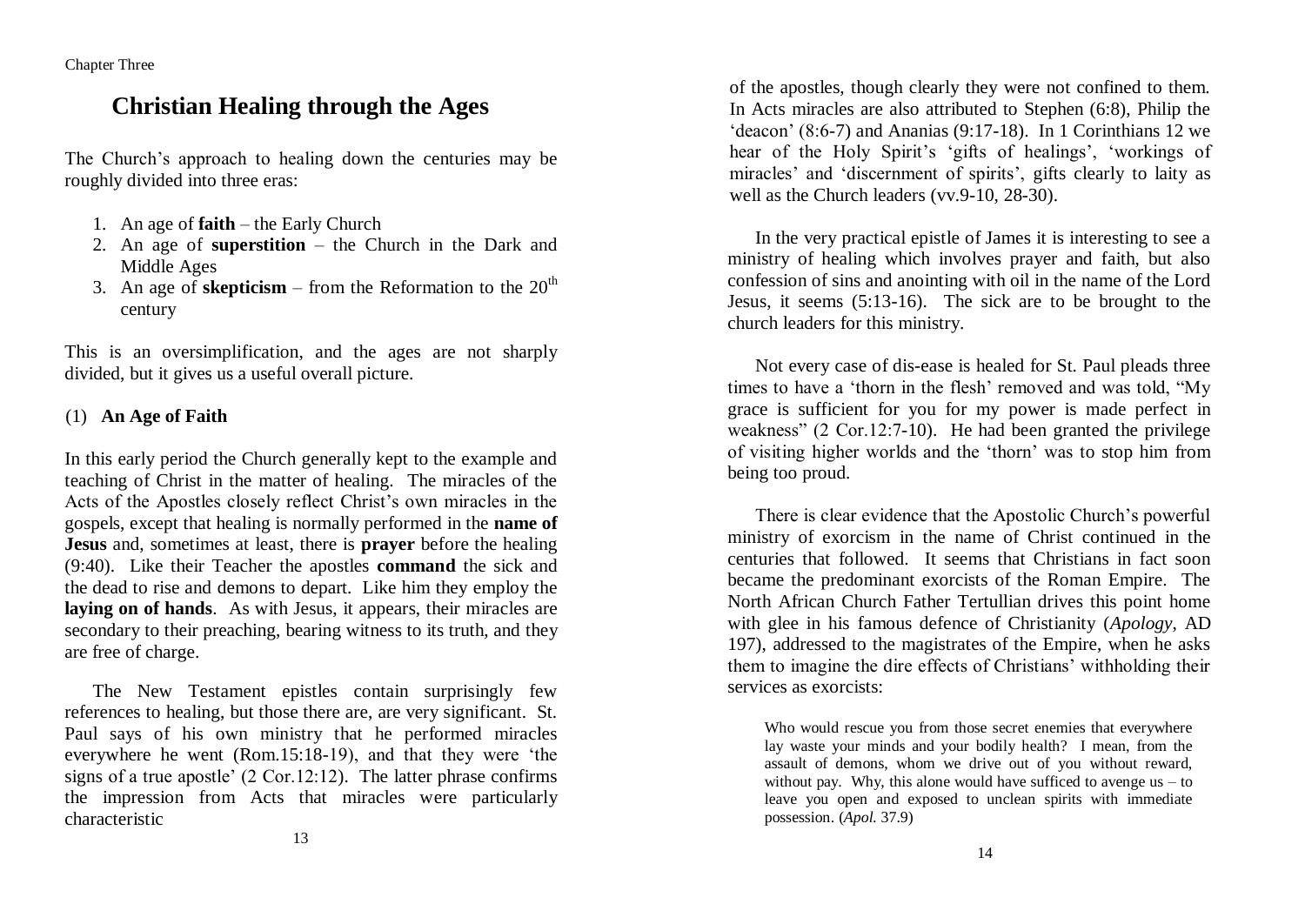They were, to use a space age metaphor, a sort of booster rocket to get the Church into orbit but could drop away after achieving that task. Luther thought the "greater works" that Jesus promised his disciples would do (Jn.14:12) were teaching, converting and saving men spiritually. He had doubted the authenticity and inspiration of the epistle of James because it contradicted his key doctrine "justification by faith" but, in his last year, he composed a healing liturgy based on Jas.5:14-16. When later Protestant missions were established, the founding of hospitals and clinics, alongside churches and schools, was usually part of their strategy.

The rise of our modern scientific age in the  $17<sup>th</sup>$  and  $18<sup>th</sup>$ centuries led to the pervasive view that the world is entirely governed by laws of nature, and that deviations from the normal pattern of things, in the form of miracles, are impossible. As we have seen in chapter 1, scientists today are far less dogmatic about this, but the old way of thinking persists in many minds, particularly in the Western world.

The absence of an authentic Church healing ministry led to the rise of such sects as Christian Science. Its founder Mary Baker Eddy (1821-1910) denied the reality of evil and sickness. Their appearance was to be destroyed by a sick person"s becoming aware of God"s power and love, certainly not by medical treatment.

Even in an age of skepticism various places have also become associated with healing miracles. A very notable one is Lourdes in the French Pyrenees where, in 1858, a 14-year-old peasant girl Bernadette Soubirous claimed visions of the Blessed Virgin Mary. Many sick are taken there today, some in ambulances, and numerous verified healings are claimed.

The  $20<sup>th</sup>$  century witnessed an increasing revival of the Church's healing ministry. With the rise of Pentecostalism in America in 1900 and Neopentecostalism (later known as the Charismatic movement) within the mainline churches in the 1960s, 19

those possessing this gift were, it appears, few in number. From the fourth century there are reports that some of the monks still had such gifts, amongst the most notable being St. Antony of Egypt (c.251-356) and St. Martin of Tours (d. 397), patron saint of France.

The use of oil for healing is referred to on one occasion by Tertullian but also in a number of Church Orders (manuals of discipline and guidance in Church practices). In the *Apostolic Tradition* (c.215, Rome) a prayer is provided with which the bishop may consecrate oil offered along with the bread and wine at the eucharist:

O God, sanctifier of this oil, as you give health to those who are anointed and receive that with which you anointed kings, priests and prophets, so may it give strength to all those who taste it, and health to all those who are anointed with it. (*AT* 5)

Not until the  $9<sup>th</sup>$  century had this sacramental rite lost its original purpose of healing and become a rite for preparing people for a "good death".

Another avenue of healing in the Church was baptism. We have clear evidence of this in some of the *Odes of Solomon*, the earliest collection of Christian hymns, it seems, dating from c.AD 100, a product of the Syrian church. Candidates were, through that sacrament, freed not only from sin but also from sickness. Baptismal healing continues to be attested throughout the period of the Early Church. In the Post-Nicene Church (after 325) there is also evidence of healing through the eucharist, though this is less frequent.

Before Constantine became Roman emperor in the early  $4<sup>th</sup>$ century the Church was characterized by martyrdom. All who had given their lives for the faith were greatly revered. By the  $5<sup>th</sup>$ century the cult of the martyrs was widely organized. Huge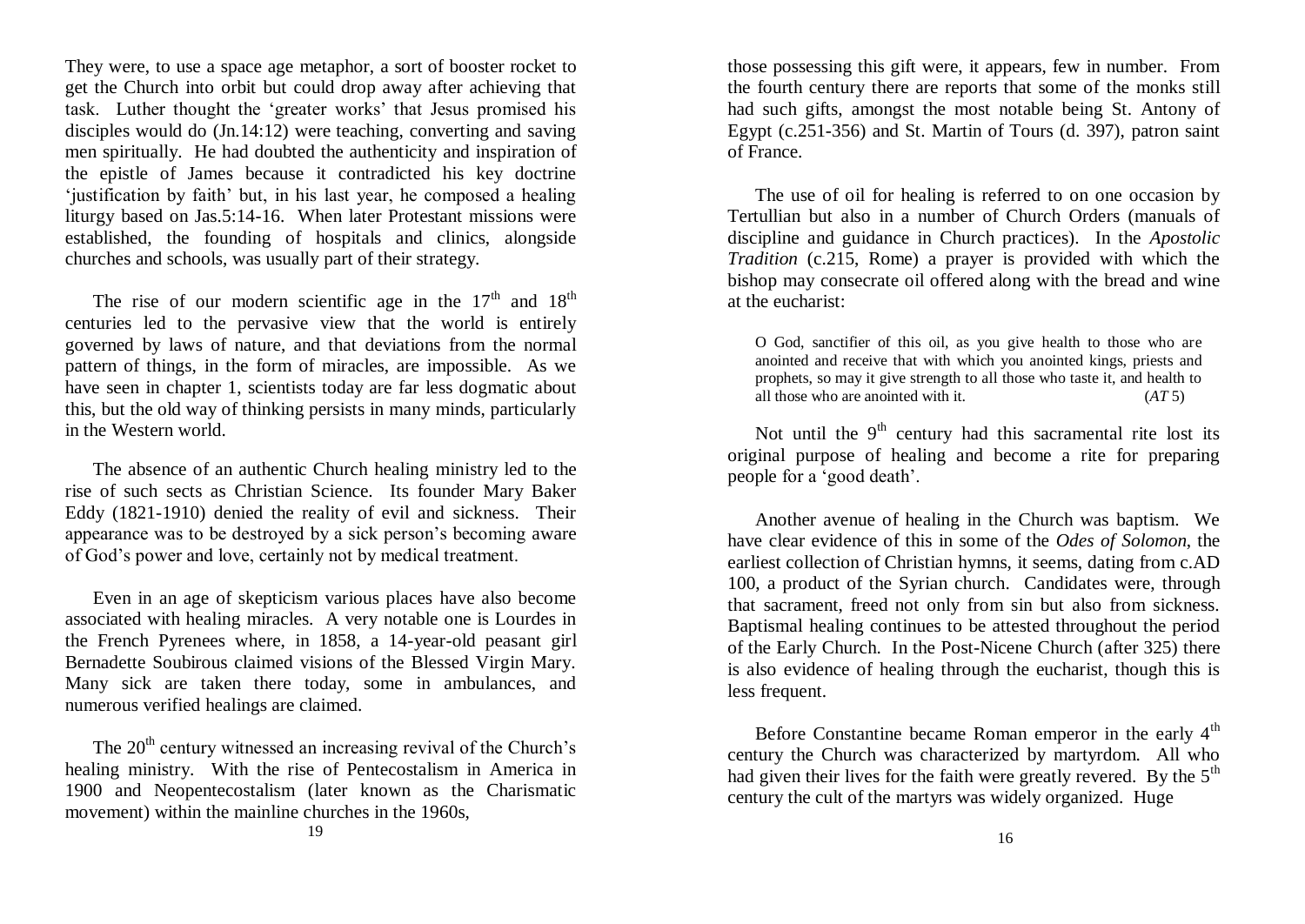shrines were built around their tombs in the cemeteries and became centers of pilgrimage. It became almost obligatory for a new church to contain some relic of a martyr within its walls. The presence of such a relic was believed to make available to worshippers there the powerful prayers of that martyr. Undoubtedly many healings and exorcisms did occur from some contact with martyrs' remains. Augustine sought to explain this phenomenon by referring to the faith of the martyr which took him to his death. But, while living healers could point out to those who came to them the need for repentance and amendment of life and speak of the wholeness Christ came to bring, the relics of martyrs were but mute witnesses and could lead to awe little different from that associated with magic. Whilst the Church Fathers encouraged the cult of the martyrs, they strongly condemned a practice derived directly from magic – the wearing by Church members of amulets (lucky charms) to ward off evil spirits and sicknesses, a practice which nevertheless appears to have become widespread.

#### (2) **An Age of Superstition**

The expectation of healing at the shrines of the martyrs, and no doubt also the use of amulets, continued in the Dark Ages that followed the fall of the western Roman Empire (late  $5<sup>th</sup>$  century), and the Middle Ages  $(11<sup>th</sup> - 16<sup>th</sup>$  centuries). Relics of the saints and anything conceivably associated with them, such as the chains of St. Paul, the scissors that clipped the hair of St. John and, most important of all, splinters of the cross of Christ, were viewed as of inestimable value, channels through which the power of the unseen world was accessible. Fantastic stories were told of healings, but their factual content is dubious. The emphasis on healing within monasteries diminished.

Gregory the Great, pope during 590-604 when the Western Empire had long since fallen and the Lombards had settled in northern Italy, saw illness as one more way in which God

corrects his people. In his influential *Book of Pastoral Rule* he wrote:

The sick are to be admonished that they feel themselves to be sons of God in that the scourge of discipline chastises them. (II.13)

He saw it as a means of identifying with the sufferings of Christ. In the disintegrated world of that time comfort in life could hardly be expected. The vital thing was to ensure a good existence after death. Hence the growing use of unction with this purpose. Sickness was also viewed as a sign of God"s wrath on human sin, and thus became seen as a valuable indicator of the state of one"s soul. Bearing sickness patiently was then a means of purging the sin.

From as early as the  $4<sup>th</sup>$  century the Church had established hospitals and infirmaries, where the sick and the old were nursed and treated with herbal remedies. The monasteries created herb gardens. But in the  $12<sup>th</sup>$  century monks, who had studied medicine and performed some surgery to make money, were forbidden to do so. Henceforth medicine became a lay affair.

The greatest theologian of the Middle Ages, St. Thomas Aquinas (c.1225-74) saw Christ"s miracles as intended to prove his teaching and his divinity. Though Aquinas recognized that there were exorcisms and healings in his day he thought forgiveness of sins much more important than healing of the body. His Aristotelian emphasis on reason left, it seems, little or no place for direct experience of the work of the Holy Spirit in healing.

## (3) **An Age of Skepticism**

The  $16<sup>th</sup>$  century Reformers of the Church accepted the view expressed earlier by John Chrysostom (c.347-407) in the east and western Medieval thinkers that miracles were to enhance the *apostolic* preaching of the Gospel and not really needed later.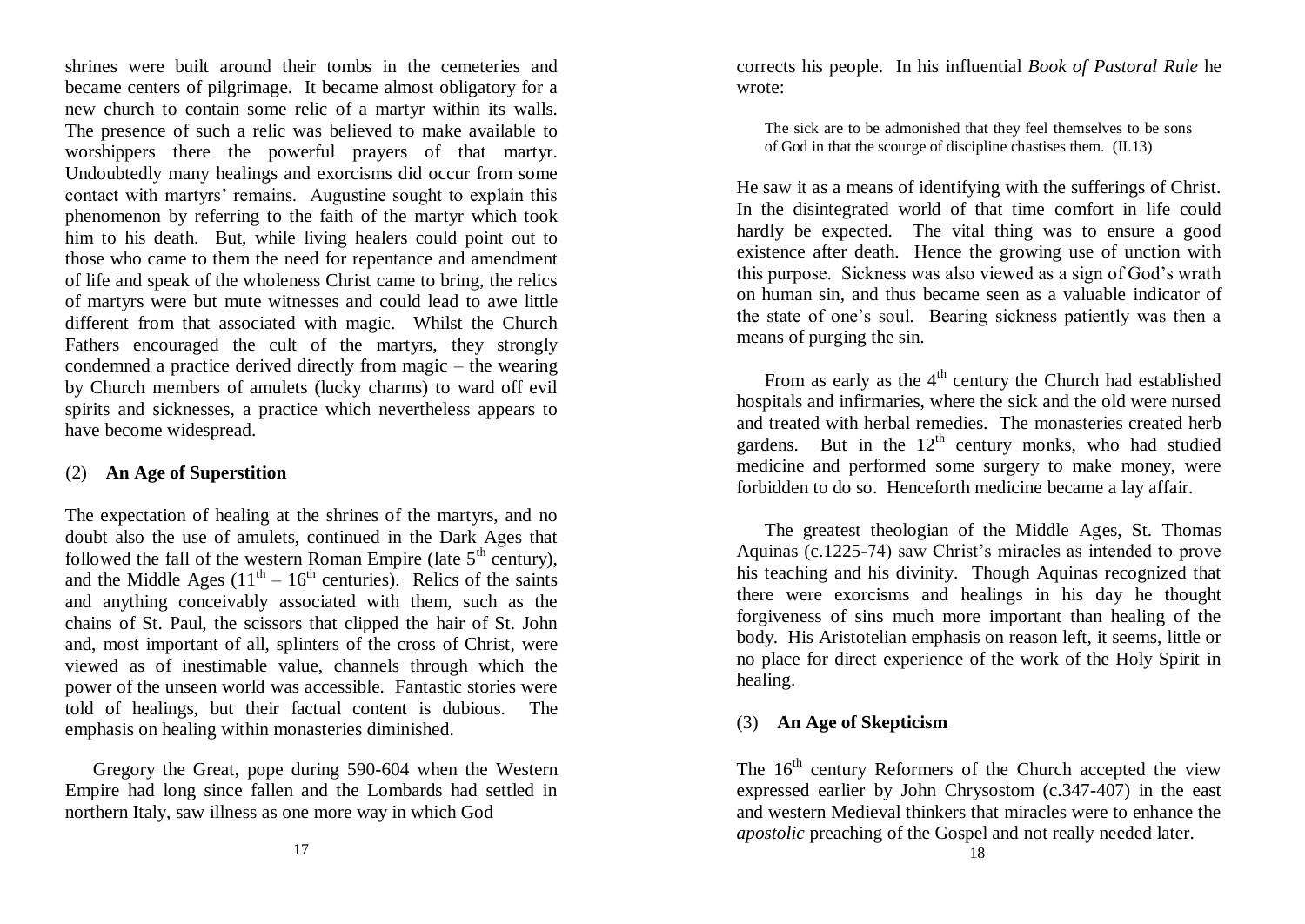cause of the malady (Mk.2:5, Jn.5:14). It is sensible then to provide an opportunity for confession before praying for any healing (Jas. 5:16, 1 Jn. 1:9). A possible approach is to allow a little time for silent confession and then say together a BCP form of confession followed by absolution substituting "us" and "our" for 'you' and 'your'.

#### **Methods**

#### Prayer (and fasting)

Jesus made prayer a priority (Mk1:35, 6:46…). Peter prayed before raising Dorcas (Acts 9:40) and the apostles generally were characterized by prayer (Ac.6:4, Eph.1:16…). In Jn.14:12-14 Jesus urges the disciples to pray direct to the Father in his name, and in that context says that, believing in him, they will do even greater miracles than his. In James 5:14-16 prayer is mentioned three times. It is vital then that we should spend time in prayer before any ministry of healing. (It is good if all who will be ministering at a healing service, clergy and lay, meet together for a while beforehand to pray for what lies ahead.) A wider prayer group supporting healing work will always be valuable. Prayer for a sick person should, if possible, be *specific* (cf. Mk.10:51) though one will usually also need to pray more generally. In prayer ministry ask each person whether a general prayer or prayer for something specific is wanted. *Fasting* shows our earnestness and can bring us closer to God (cf. Joel 2:12, 15), though one should not make oneself faint as that will produce an extra casualty! It is perhaps good to miss a meal before a particularly challenging assignment and never good to have a big meal just before a healing service.

Prayer ministry may need to be repeated a number of times. Francis MacNutt in his book *The Power to Heal* speaks of the value of "soaking prayer" for particularly serious cases. This is prayer for hours on end by a number of people, working in relays if necessary.

came a new emphasis on the Holy Spirit and his supernatural gifts, including healing. The Anglo-Catholic wing of the Church of England rediscovered the original intention of sacramental anointing and, in 1915, founded the Guild of St. Raphael. Other organizations have followed. In England various healing homes have been established, most notably Burrswood founded by Dorothy Kerin who received a dramatic deathbed healing 1912. Today it has both a chaplain and a medical superintendent and offers both prayer ministry for healing and medical care.

Many important books have been written, including those by the charismatic American Roman Catholic priest Francis MacNutt and, in England, Bishop Morris Maddocks, sometime Adviser on Healing Ministry to the Archbishops of Canterbury and York. The Acorn Trust, established to support his ministry, continues to provide speakers and publications to promote the healing ministry.

In 1998 the House of Bishops of General Synod of the Church of England commissioned a review of the ministry of healing. The outcome was the report *A Time to Heal* (2000), which recommended the appointment of an adviser on healing, with suitable support, in every diocese of the Church of England. This recommendation is now being implemented. The Report"s emphasis is on bringing together many kinds of authentic spiritual and medical resources.

No doubt the  $21<sup>st</sup>$  century will witness many new developments.

*To which of the three ages – the age of faith, the age of superstition, and the age of skepticism – would you say your own local church and community belong? How might you encourage them to move forward?*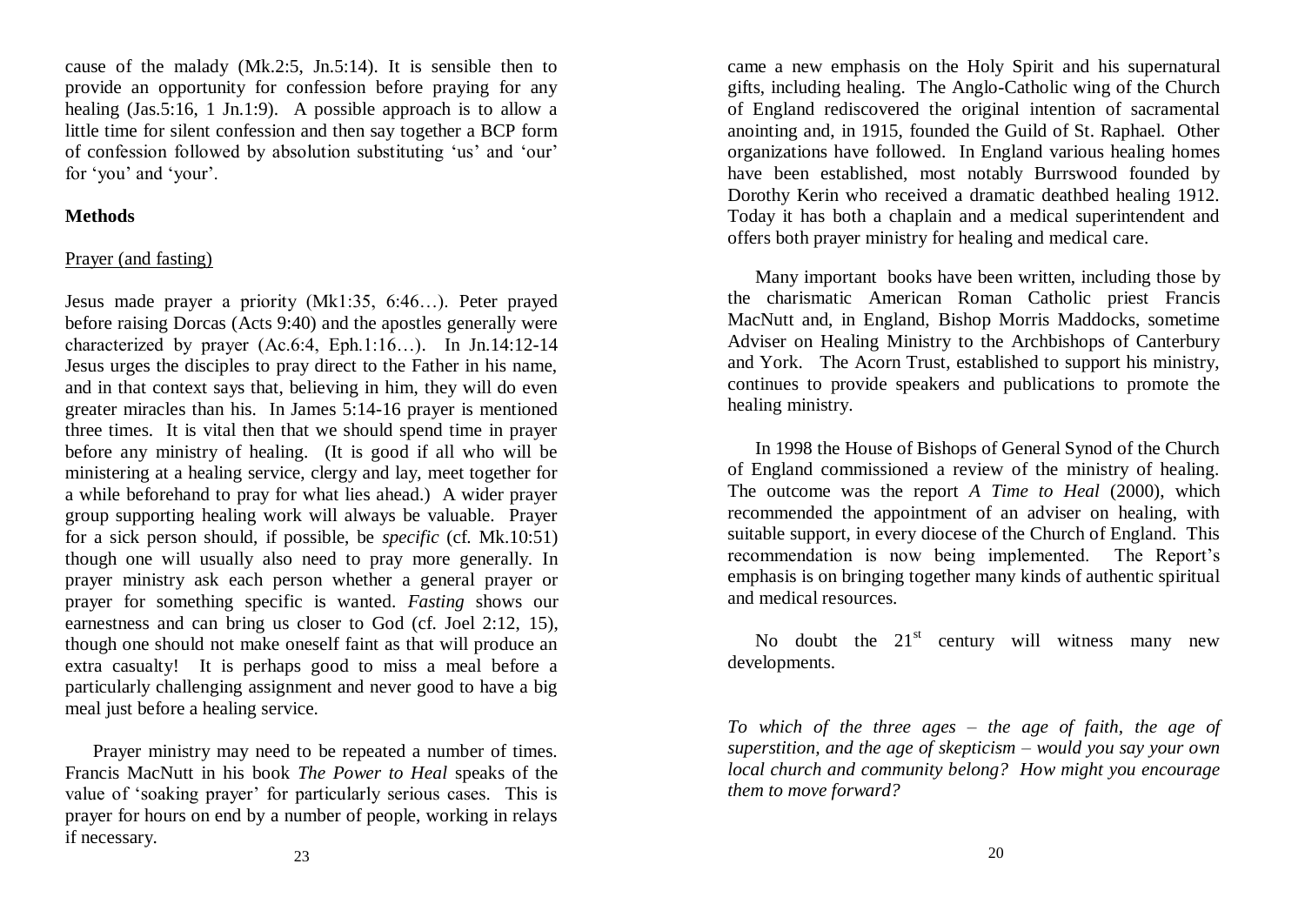# **A Biblical and Practical Approach to Healing Ministry Today**

# A Preliminary Point

The gospel stories tell of Jesus' healing a wide range of illnesses, both physical and "mental". It is never reported that he turned any sick person away. We may surely then conclude that potentially all forms of sickness may respond to his healing power. (Demonic affliction will usually best be referred to a specialist though, and we are unlikely to be called upon to raise the dead – whew!)

# **Prerequisites for Healing**

# The Holy Spirit

It is only after his baptism, when the Holy Spirit came down upon him in the form of a dove that we hear of Jesus performing miracles. It is after Pentecost, when they were empowered by the Holy Spirit, that the apostles" powerful ministry of preaching and healing is evident. We too need to ask the Holy Spirit to work through us in healing.

# Compassion

As Jesus healed out of a deep compassion for people we need such compassion. Deep caring for the people we serve and wanting to help them must be our primary motive. God loves them, and they are suffering; our role is to bring them into vital contact with him.

Our look at the gospel miracles has shown us what a prominent part faith played in them. We ourselves need to trust that, as Jesus so readily healed people then, so God wants to heal people now. And we must encourage sick people today to have faith and be open to God"s healing power:

- by reading and reflecting on the healing stories in the gospels and Acts,
- by telling them of more recent healings, such as that of Dorothy Kerin, and local instances if we know of any.

Ask the sick person whether s/he would like you to pray for him/her, and explain about the ministry you offer and that you may bring someone else along to assist you (almost essential when we are ministering to someone of the opposite sex, unless relatives are present). The person"s answer "yes" (like the willingness of someone to come to a healing service in church *and come forward*) is a 'mustard seed' of faith (Mt.17:20) which gives an opening to God"s healing power. Tell the person that God expects us to trust him *before* we see the results of prayer ministry. Read Mk.11:24, explaining its context. The person's *relaxing* while you minister and *giving thanks* afterwards to God that he has heard the prayer and is responding in his way and time, even if s/he feels no different at first, are further important ways of exercising faith. (It is good too to have a declaration of faith included in a service of healing.)

## Confession of Sin

We must consider whether some sin/guilt may be blocking the sick person's relationship with God. Is s/he harbouring deep grudges against anyone? (Mt.6:12, 14-15) Has s/he disobeyed God in some way? While Jesus denied that sin was the root of *all* sickness (Jn.9:1-3), in two miracle stories he indicated it was the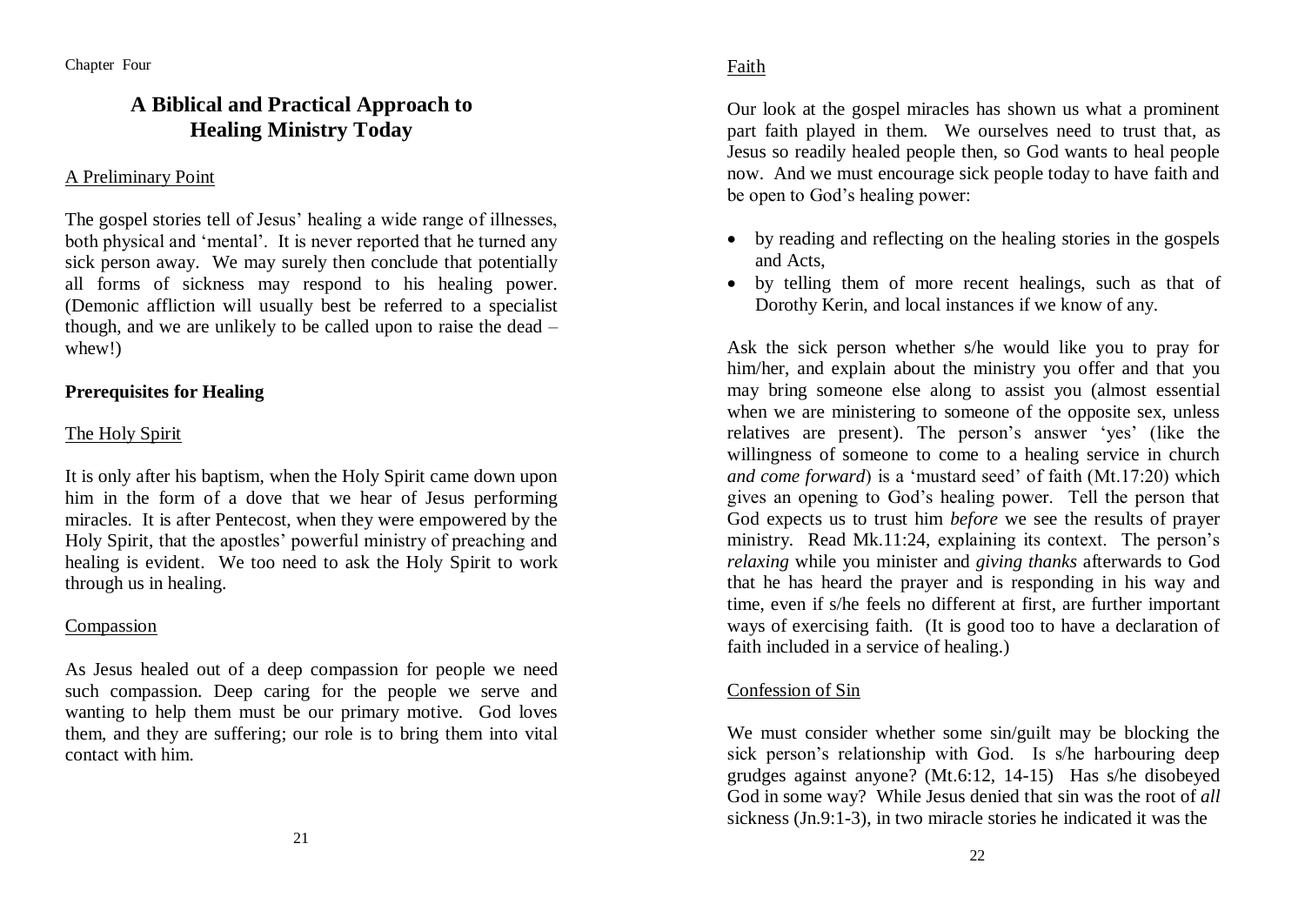given you authority…over all the power of the enemy" (Lk.10:19). Jesus gave the twelve power and authority over all demons (Lk.9:1). (Cf. "By using my name they will cast out demons" - Mk.16:17.)

- 2. We have to know some of the symptoms of demonic bondage, i.e. vacant look, trance, extreme strength, strange reactions, heightened sexuality, vocal noises, active/passive resistance, violent reactions, depression, violent temper, seeing demons etc.
- 3. When possible come with a team of members who possess faith and are of good repute.
- 4. The main preparations of the team will be prayers and anointing – so that they are protected with the armour of God.
- 5. It would be invaluable to take one with the gift of discernment to help identify the spirit being dealt with.
- 6. The one to be delivered needs first to be informed and prepared.
- 7. Exorcism should be conducted in a safe place and away from the crowd.
- 8. It is best to have women minister to women and men to men.
- 9. Deliverance will probably need repeated commanding of the spirit(s) to leave in the name of Jesus Christ, without harming anyone, and to go to Jesus himself. It may involve some preliminary conversation with the spirit(s).
- 10. Follow-up will be necessary after the deliverance.

(Much of the information here is drawn from *The Shepherd's Staff*, ed. Ralph Mahoney – see bibliography at the end of this manual.)

# **Limits of Healing**

# Old Age

Whether we like it or not we are all aging. As one gets older the body wears out. It is not intended for eternity. ("This world is not my home, I'm just a-passing through...') It would be foolish

# Laying on of Hands

Many times in the gospels it is mentioned that Jesus touched the sick (or dead) person regardless of its rendering him ritually 'unclean'  $(Mk.1:31, 41...)$ . The apostles did this too  $(Ac.9:41)$ . 28:8). Touch is a sign of caring and comfort in our daily life. In healing ministry it carries this significance as well as being a physical channel of healing. In general in ministry, to avoid any charge of indecency, it is best to place one"s hand(s) gently on the needy person"s head or shoulder. Close relatives or friends can perhaps hold a hand.

# Anointing

Oil was widely used as a medicament in the ancient world (cf. the parable of Good Samaritan). In Old Testament times it was used in the ritual for cleansing lepers (Lev.14:15-18). While Jesus is never said to have used it, we hear of it in the mission of the Twelve (Mk.6:13). It may have been particularly used in Jewish circles for it is specified in the procedure laid down for healing in the strongly Jewish Christian epistle of James (Jas.5:14). Anointing here with olive oil in the name of the Lord (presumably Jesus) leads to expectation of healing. (Prayer, confession of sin, and faith are also involved.) The ministry of anointing for healing is usually reserved for clergy but can, with their permission, be performed also by laity. Some employ it routinely with all who ask for prayer ministry, others reserve it for the more serious cases. Where olive oil is not readily available corn, coconut or other more common oils can be used instead. Consecrate a suitable amount before the service in the name of the Father, Son and Holy Spirit for use in the ministry of healing. It is common for a priest or other recognized minister to use just one drop to make the sign of the cross on the forehead of the sick person with his right thumb while saying, "I anoint you in the name of the Father, Son and Holy Spirit …",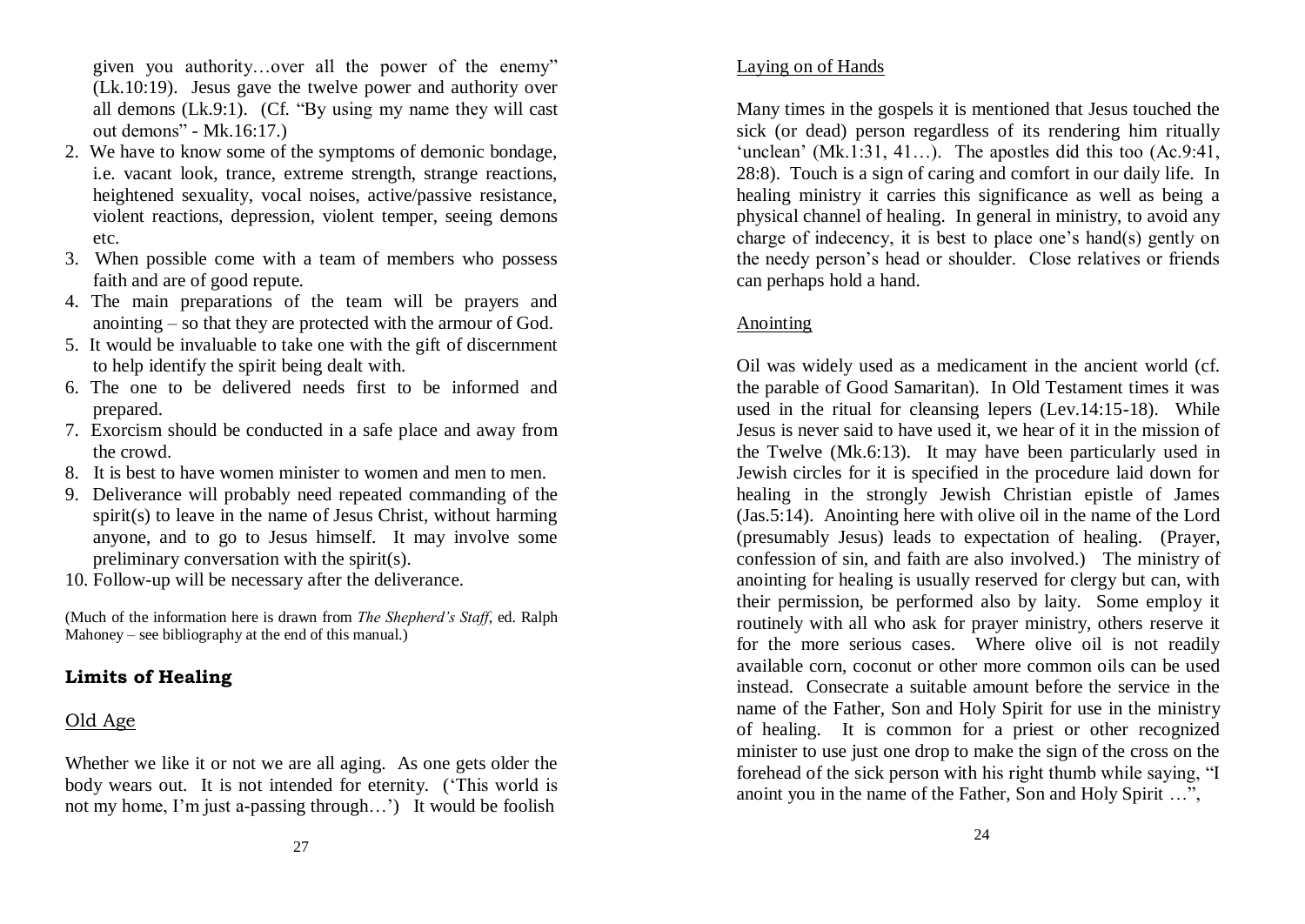"I sign you with the cross, the sign of Jesus Christ our Savior and our Healer…" or some such words.

## **Other Matters**

# Gifts of Healing

Amongst the gifts of the Holy Spirit to the Church mentioned by St. Paul in 1 Corinthians 12 are 'gifts of healings' and 'workings' of miracles" (vv.9-10). These were not confined to "ordained" leadership (vv.27-30). And so today it has been found that the prayers of certain clergy and laity are particularly used by God for healing. (E.g. J. Cameron Peddie, *The Forgotten Talent*). It is important that such people should be brought into the mainstream of the parish"s ministry of healing.

# Wounded Healers

Sick or handicapped people can sometimes still be effective agents for healing others. They have experienced suffering and may well want to relieve the sufferings of others.

# Healing of the Memories

This is prayer psychotherapy – getting a person to go back to a suppressed painful memory which is causing present problems, relive it, and then pray for God"s power and love to be poured into that memory and heal it. This can bring great release and relief.

# Healing of the Family Tree

Spiritual problems can run down through the generations in a family (cf. Ex.20:5). Grandchildren of a (spirit) medium can themselves suffer in different ways – perhaps see spirits, hear voices etc. K. McAll, in *Healing of the Family Tree,* speaks of

problems caused far into a person"s adult life by a dominating parent and recommends the psychological "umbilical cord" should be cut. He tells of the great benefit found by women suffering guilt after abortions or miscarriages from holding a eucharist at which the fetus is named and committed to God as a real person and healing is asked for the whole situation. When a person exhibited strange symptoms without any obvious cause, he sometimes drew up that person"s family tree looking for abnormalities, such as a suicide or murder. If one was traced he then had a eucharist celebrated at which healing of that situation and the present abnormal behaviour were prayed for, with remarkable results.

# Deliverance Ministry

The methods Jesus employed for exorcism were quite different from those for healing the body. He did not lay his hands on the afflicted person but addressed a word of command to evict the resident demon(s). The phenomenon of spirit possession is quite familiar in South-East Asia. Exorcism had become very *unfamiliar* by the latter part of the  $20<sup>th</sup>$  century in England, and distinguishing spirit affliction from psychological states such as hysteria was not easy. One attempted exorcism in the north of England went disastrously wrong and was reported in the media. In 1972 the Bishop of Exeter issued the report *Exorcism*. It recommended every diocesan bishop should appoint an experienced adviser to whom clergy could refer cases they encountered. This principle has generally been followed in the dioceses of the Church of England.

But in cases when it is not possible to call in a 'specialist' and we are faced with conducting an exorcism ourselves here are some practical points:

1. We have power over the enemy. Jesus says, "See, I have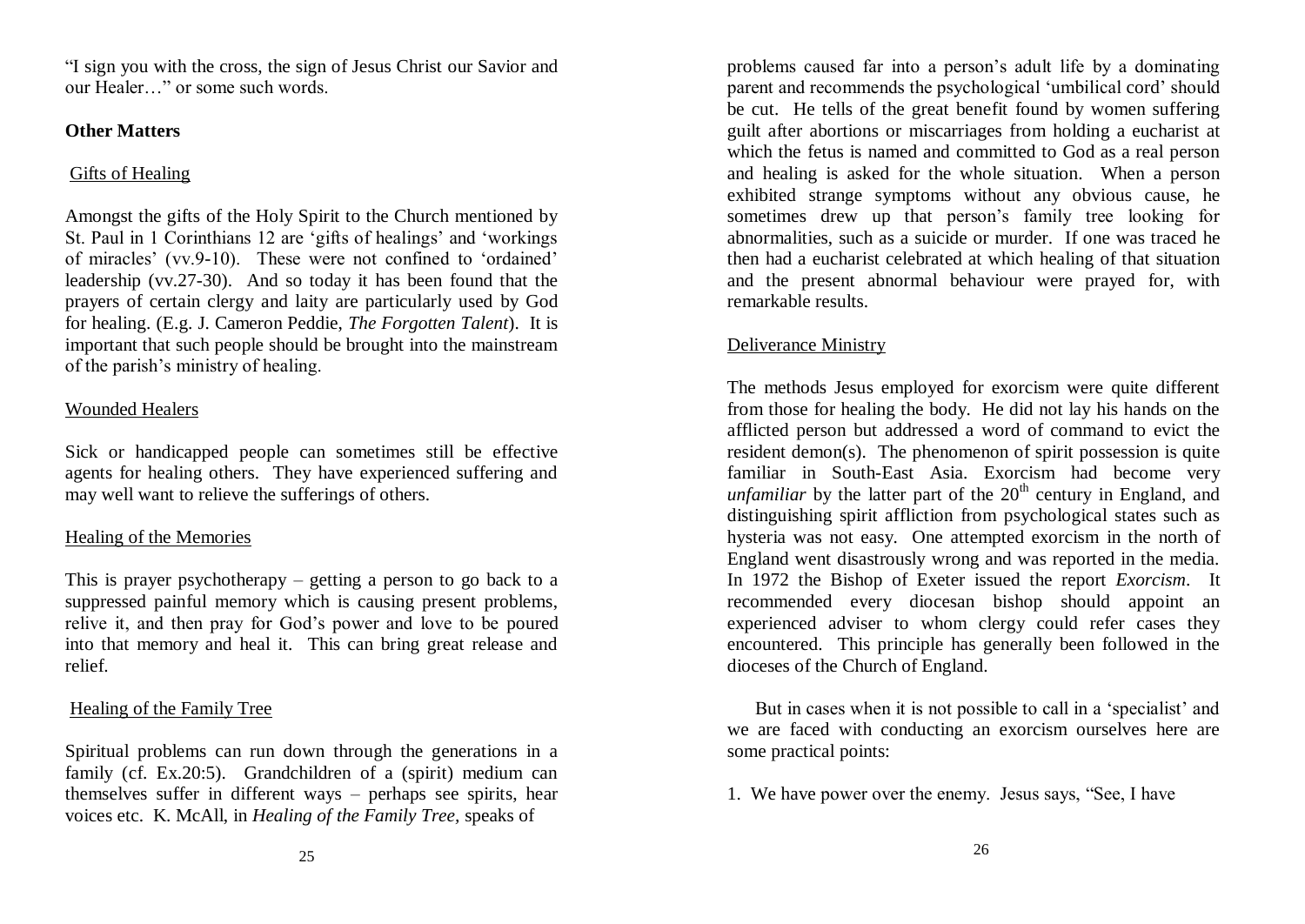- reliability and trustworthiness
- practising members of the church
- willing to accept training and supervision

The parish priest may have to withdraw from the team those who behave unacceptably (e.g. passing round confidential information about people"s health).

## **Guidelines for Good Practice**

Confidentiality must be ensured – information about the sick/needy must not be passed on even to one's own family.

Consent: every person should know how s/he will be ministered to – explain about this, say, at the beginning of a service - and express consent.

Follow-up: Adequate provision is necessary (home visits etc), particularly for those who have received deliverance ministry.

Networks for advice, support and referrals: telephone numbers of relevant contacts should be available, perhaps on the church notice board, for emergencies – local doctor, others in caring professions, social services etc.

Non-exploitation: "Clergy and team members must not exploit emotionally, sexually or financially those receiving healing ministry." (*A Time to Heal: Handbook,* p.38)

Personal Conduct: "The way in which clergy and lay team members behave with courtesy and consideration is part of the message of the gospel. First impressions count. It is considerate to dress appropriately and be conscientious about personal hygiene. The distinction between informality and intimacy is

for an elderly person to expect that, through healing ministry, s/he could be restored to the health of a teenager! But nevertheless older people should be encouraged to come for such ministry, praying for God"s healing touch generally, for removal of pain, and for inner peace and strength to cope. Prayer ministry for the elderly must work hand in hand with the medical profession.

# God is Sovereign

We can believe, as a general rule, that God wants health and wholeness for us all. We pray for it for others and ourselves. But sometimes sickness persists. There may be some hidden purpose or value in it as in St. Paul's 'thorn in the flesh'  $(2 \text{ Cor.}12:7-9)$ . We must recognize that God is sovereign, and we have to "let God be God" trusting that, though it may not feel like it, he still loves us as he still loved Jesus when he was on the cross. Resentment and bitterness will only make things worse. A woman was in great pain, dying of cancer, and felt God had deserted her. A priest lent her a crucifix and said, "There he is suffering with you". She found great comfort in this and sometime later could say with a smile, "I've found him again."

# *An Exercise*

*Spend some time discussing any of these sections. Which do you think are the most important? What are the dangers of blaming a person's sickness upon his/her sinfulness or lack of faith?*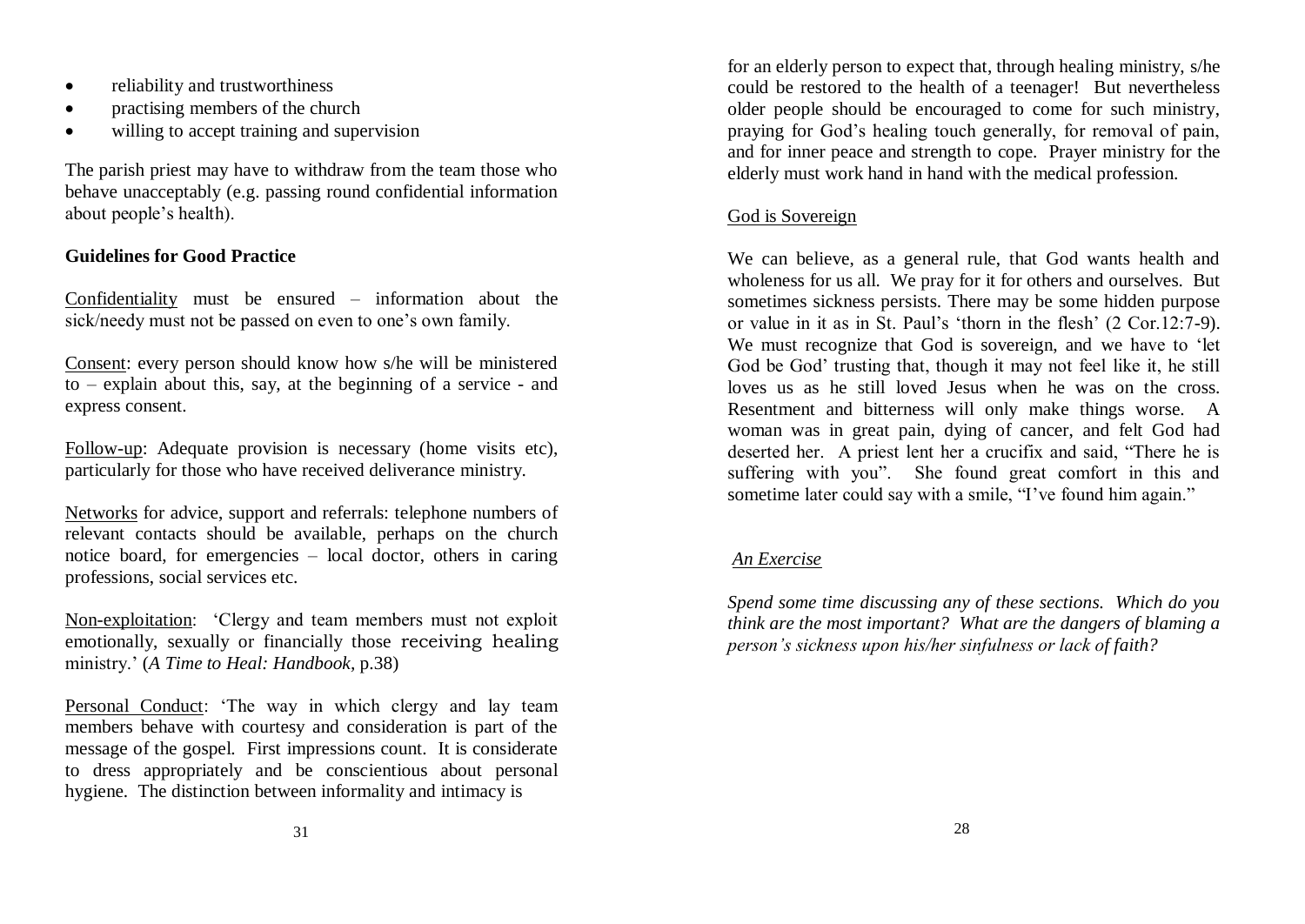Chapter Five

# **Developing the Healing Ministry in the Parish**

## **Value**

The Healing Ministry in the parish is:

visionary – giving a glimpse of God"s kingdom, prophetic – it calls us to reconsider our relationship with God, each other and the world, and to seek forgiveness and a new start in out lives,

dynamic – through it Jesus meets with us.

## **Introducing the Healing Ministry**

- Good to have an initial talk by someone who has knowledge and experience of the healing ministry.
- Perhaps use this manual for an introductory course for Vestry members and others interested. Introductory literature should be made available for all church members (e.g. leaflet in Appendix B at the end of this manual).
- The parish priest should establish a healing team from those with special interest in the matter, any with a 'gift of healing'. and qualified health professionals in the parish.
- He should set up a prayer group to support the healing ministry and pray for the sick of the parish (can use an existing prayer group). All church members should be encouraged to pray for the sick and the parish"s healing ministry.
- A decision has to be made whether to hold regular, monthly

or quarterly, healing services (try *one* for a start), and whether they should be eucharistic or non-eucharistic – the former places them at the center of church life, but the latter allows a more specific focus on healing and more time for ministry. In the regular Sunday eucharist the time for healing ministry could be, say, at the end of the intercessions, or after the blessing; the latter allowing those who do not wish to be involved to leave the church building. A non-eucharistic service could be held at, say, 4pm or 6pm on a Sunday or on a weekday. A well-tried order for such a service is to be found in Appendix A of this manual. The bishop's permission would, I think, be needed before using it.

Note: visiting speakers from time to time keep interest in healing fresh – one can draw on people with experience from other denominations as well as Episcopalians, and it is helpful sometimes for those who have experienced healing to give their testimonies.

# **The Healing Team**

This needs to be a group of people concerned about healing who are willing to pray together with faith, hope and love, seeking God's will. Here lay people can assist the priest.

## Personal qualities needed:

- patience and maturity to absorb disappointments and hurts that can come through trying to help others
- humility acknowledgement that healing comes from Jesus Christ; also willingness to refer those in need to others with specialist knowledge if necessary
- compassion, empathy and discernment
- ability to listen to the one seeking help, to others on the team, and to God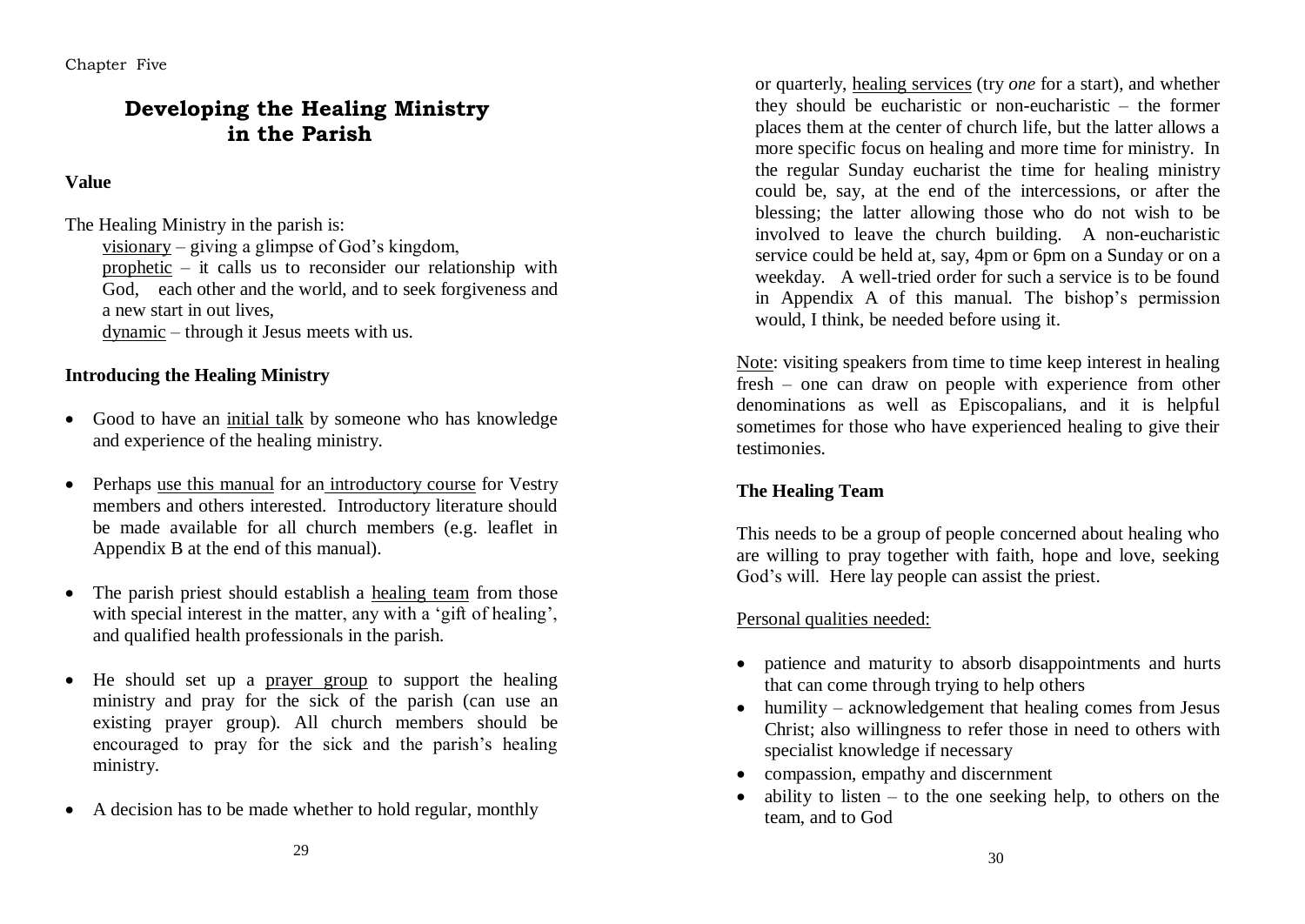Chapter Seven

# **Why Are Not All Healed?**

In his book *The Problem of Pain* C. S. Lewis says that God whispers to us in our pleasures, but shouts in our pain. He calls pain "the megaphone of God". It makes us very aware of wrong actions and leads us to rely more on God. Nevertheless, as Jesus spent so much of his time healing pain and ill health, Francis Macnutt is surely justified in laying down as a general principle:

```
God's normative will is that people will be healed unless there is some countervailing reason. (Healing, new ed., p.256)
                                                      (Healing, new ed., p.256)
```
But, from his own ministry, he has discovered eleven reasons why people are not healed. I have taken the liberty of amplifying and renaming some of these and adding a twelfth reason from Parker *et al* (*In Search of Wholeness*):

#### 1. Lack of faith

This is indeed probably the greatest obstacle: limited faith either in the sick person or in the minister of healing. But one can get knotted up about whether one has enough faith or not, and how to increase it, and this only makes matters worse. The best approach is simply to relax, to express our need to God in prayer and leave it to him, in his love and power, to act as he sees best.

#### 2. "Desirable" suffering

There has been a certain tradition, particularly in Roman Catholicism, of desiring to share in Christ's 'redemptive' suffering for the benefit of others (cf. Col.1:24). Those thinking

important. Informality can put people at ease, intimacy can lead to over familiarity and unnecessary risks." (*T. to H.H.* p.39)

Prayer: When praying for people by name in public it is pastorally desirable to ask their permission first.

Public statements: Be careful when dealing with the media. Nothing personal should be revealed without the permission of the person concerned. Accuracy is most important.

Reviews: Regular reviews of the way the healing ministry is being carried out are desirable.

Safety: People should not stop taking prescribed medication without first consulting their doctor.

Situations to avoid: Ministering to the opposite sex, children and adolescents on one"s own.

Support networks: All involved in giving healing ministry need to have someone experienced they can confide in from time to time.

Timing: "Reasonable time limits on healing sessions and services should be set…prayer for individuals in a healing service should not become an opportunity for counselling (which should be done at an agreed time later)." (*T. to H.H.,* p.48)

\* \* \* \*

*Discuss the above matters in relation to your parish.*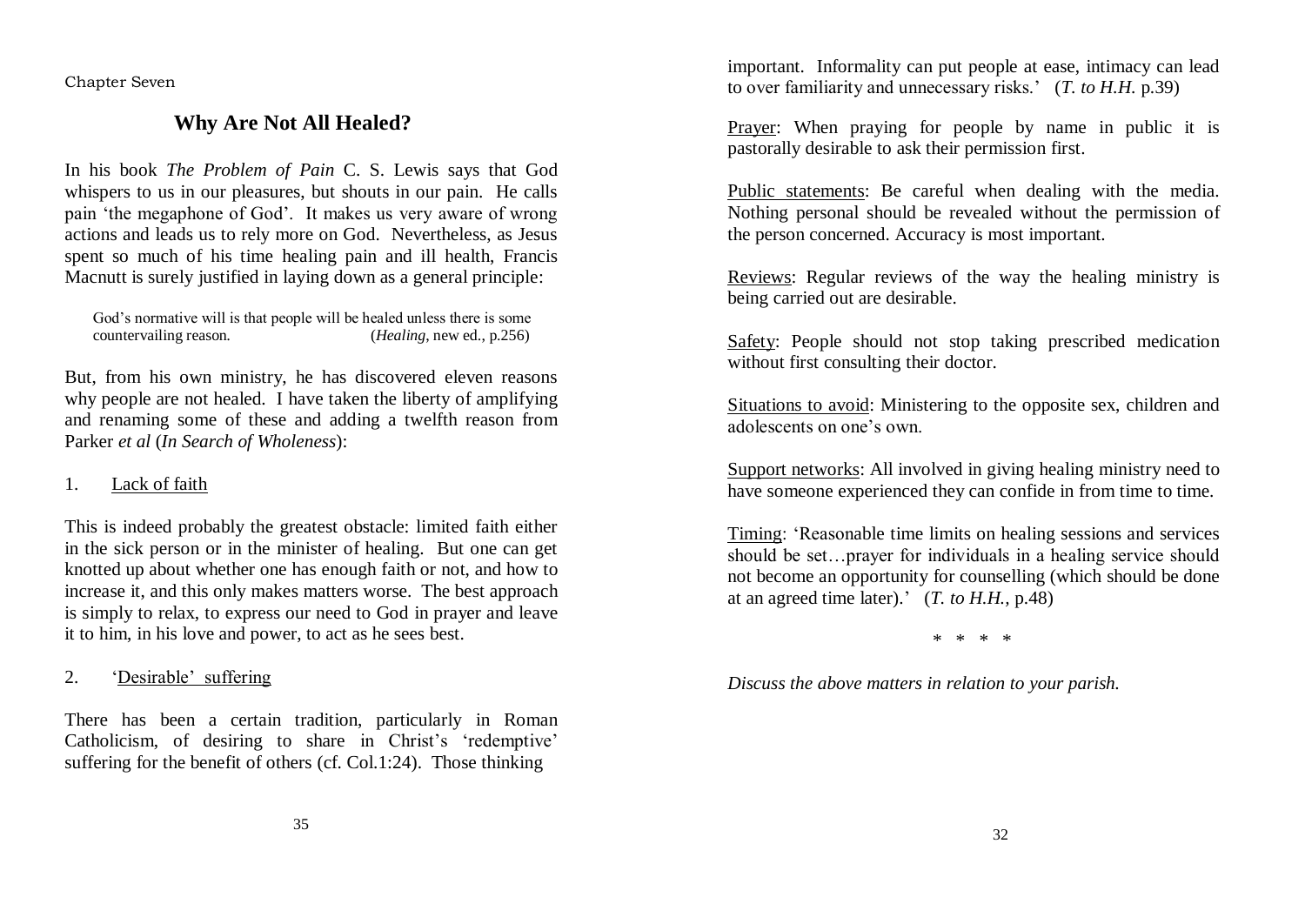# **Other Channels of Healing**

#### (1) **Scientific Medicine**

The general Medical Service of doctors, nurses and hospitals, both government and private, aim to provide treatment for sickness in its varied forms based on established scientific procedures and medications. It aims to operate within a framework of rigorous hygiene. Its personnel have a long and carefully monitored training. One ignores it at one"s own peril. The physician and the pharmacist are also God"s agents of healing (see Ecclesiasticus 38 in the Apocrypha).

 But scientific medicine tends to treat the human being as a machine with malfunctioning parts needing to be repaired or regulated. Its knowledge is limited so still there is an element of trial and error in its treatments, and it relies on the body"s natural healing properties to bring recovery. It does not deal with a person"s social and spiritual dimensions. Healing ministry embraces the *whole* person. Along with medical treatment, and perhaps an element of counselling, it aims for healing at all levels. In general it is the height of folly to stop taking prescribed medication after prayer ministry, unless this course of action is confirmed by one"s doctor.

#### (2) **Alternative and Complementary Therapies**

Besides mainline medicine, people resort to a considerable number of alternative and complementary therapies. Some are very old, some have only come into prominence in the last few decades. They include:

- Acupuncture aromatherapy homeopathy
	- hypnotherapy massage native healers
		- osteopathy reflexology yoga

People considering a particular therapy need to enquire carefully about its principles, sources of healing, and spiritual values. Are these compatible with Christianity? Nevertheless, if the therapy is more concerned with issues of health care than spiritual care, in assessing it, points out John Huggett in his book *Breath of Life* (p.144), we should probably look more closely at the *nature* of the therapy itself than its *origin*. The beginnings of scientific medicine were, after all, within the context of ancient Greek religion.

Ask the particular therapist you approach what his/her credentials are and to whom s/he is accountable? It would be valuable to have more independent and professional scientific research done on the safety and effectiveness of the various therapies.

*Discussion point : Why do people seek these therapies?*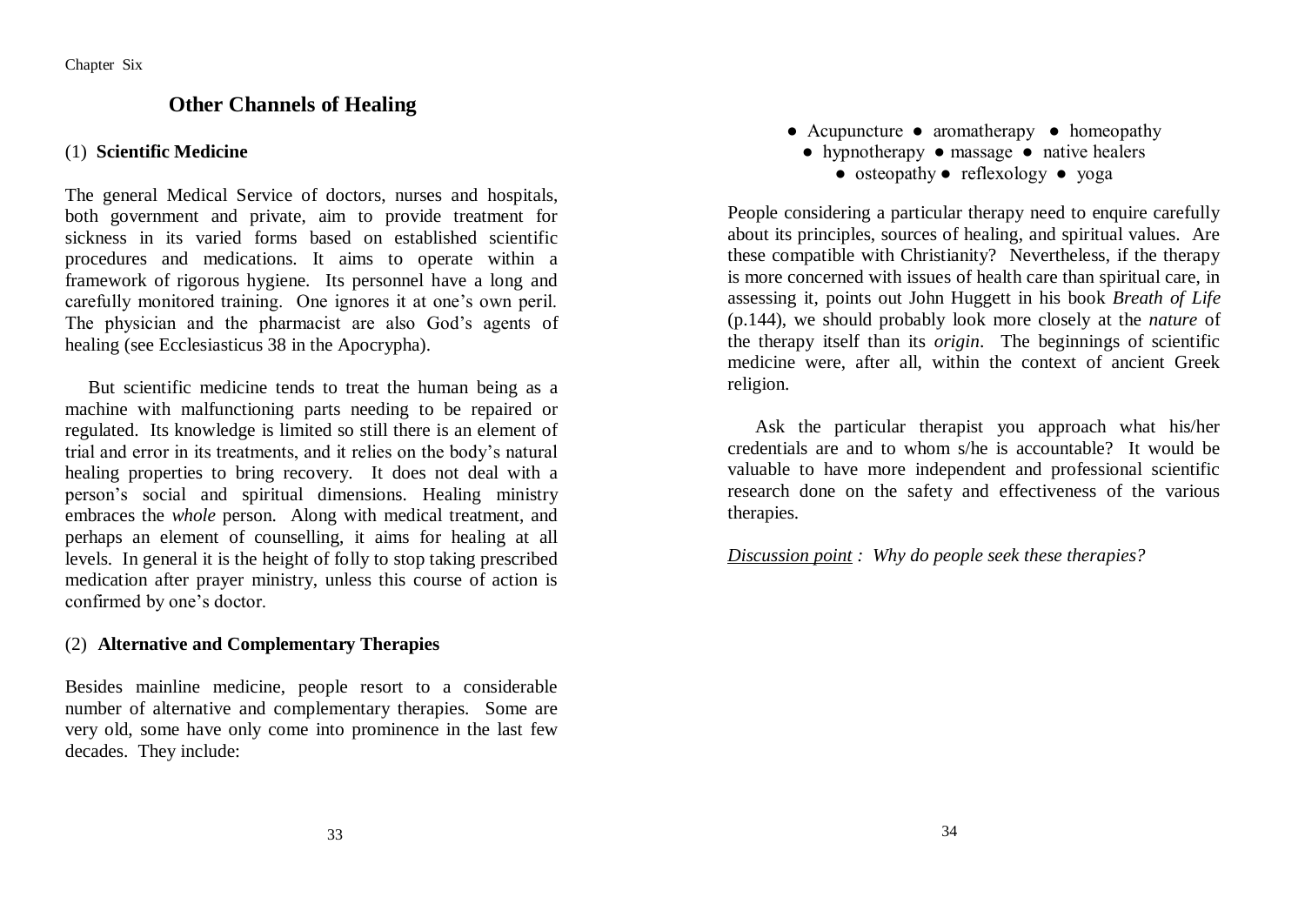#### 12. Not wanting to get well

Jesus asked the man who had been waiting for healing 38 years at the Pool of Bethesda whether he *wanted* to get well (Jn.5:6). There are some cases in which a sick person prefers to remain unwell as s/he has become accustomed to the lifestyle that goes with it. Perhaps the person does not wish to lose certain privileges it confers – being the center of attention, having others waiting on them etc.

\* \* \* \*

*What factors, do you think, most commonly hold back healing?*

\* \* \* \*

Bishop Maddocks answers the question, "What if nothing happens after prayer?" by saying he firmly believes that *all* prayer is answered, but that God frequently answers in ways we do not expect – e.g. regarding St. Paul's 'thorn in the flesh'  $(2 \text{ Cor.}12:7-)$ 10).

 Sometimes, when we have asked for healing, we have just been thinking of *our needs and expectations*. We need rather to focus on God, his glory, his will (cf.1 Jn.5:14).

There may come a time, he thinks, when we should cease asking for a person to be *cured,* but still pray they be *healed.*  People dying still need prayers for wholeness and peace as they pass over to the next world.

(*Twenty Questions about Healing,* chs.6, 12, 16)

The charismatic Anglican priest Colin Urquhart points to the need for the Holy Spirit's power and gifts. He says he normally

like that may not want to be healed. But such an approach appears to be based on the dubious view that Christ's sufferings for us on the cross were inadequate. Then there are those who feel they are *identifying* with Christ's sufferings by suffering themselves, being privileged to walk the same path as the Savior; but the origin of this attitude lay in sharing his *persecution* (1 Pet.4:13-14) and had no reference to sickness. Macnutt mentions yet a third category of people who, through falling sick, find a door opened for unexpected witness. He cites the case Agnes Sanford who was struck with flu whilst giving talks on healing to some Trappist monks, was moved to a Franciscan Sisters' hospital, and was then able to talk to the sisters there about healing ministry. But this again was scarcely "redemptive".

#### 3. Deserved suffering

Some people feel God has sent them the illness because they deserve it on account of some wrong they have committed. They are depressed and unhappy. One must not pray for their healing against their will, but one can try to show them their view is wrong. An extension of this view is that of certain Filipinos who give themselves to be crucified on Good Friday as a means of paying for their sins. Such a view again runs quite counter to the central Christian teaching that *Christ* died to pay the price of our sins (Jn.1:29, 1 Pet.4:24 etc).

## 4. Sin

Here sin genuinely is the cause of the sickness, although perhaps not recognized as such. This is especially possible where resentment and the refusal to forgive someone are present. Somehow the need to forgive others is vital if we are to receive God's forgiveness and blessing (Mt.6:12, 14-15).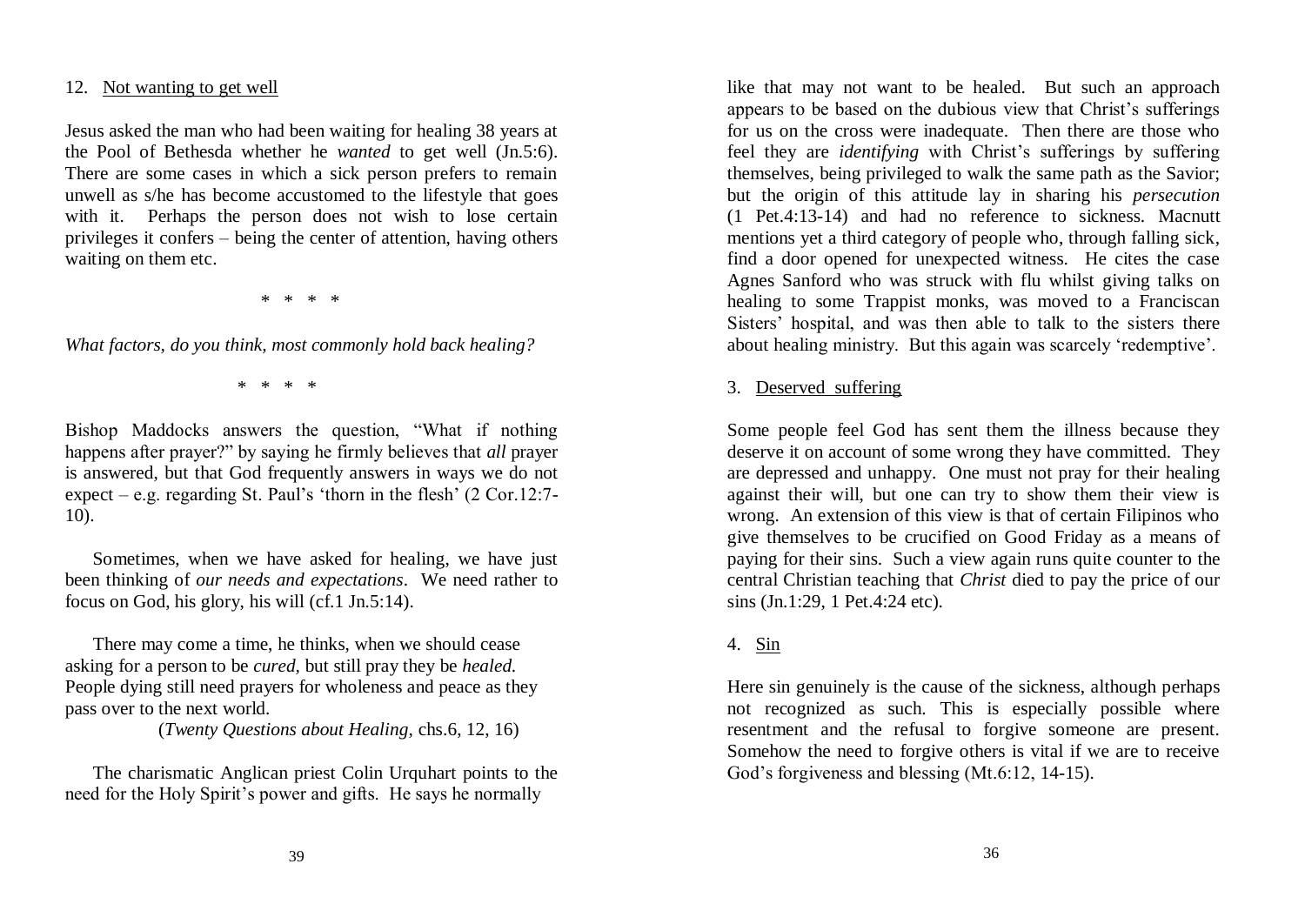#### 5. Not praying specifically

Although Jesus was well aware what was wrong with Bartimaeus yet he asked him to express his need of healing from his blindness (Mk.10:51). This suggests there is value in praying *specifically* for our needs rather than just trusting that God knows all. We can in fact pray *both* specifically *and* more generally for a person"s overall health. MacNutt says he has found the need to be specific in prayer is particularly important in praying for inner healing (healing of the memories). The painful incident in the past needs to be pinpointed before healing can come. One may need to pray to God to reveal it. He tells the story of how he and a companion prayed for a missionary for whom life always seemed grey and dull, but without success. Then they asked God to show them what was the cause, and the companion had a mental picture of the missionary when she was about ten holding her pet dog which was taken from her and killed 'to put it out of its misery'. Prayer for healing of that memory brought light and color back into the missionary"s life.

## 6. Faulty diagnosis

MacNutt is thinking here of praying for physical healing when inner healing or deliverance is the real need. It is important always for ministers of healing to pray that God would give them discernment as to any deeper problem that lies at the root of the "presenting problem" (the problem on the surface). If this is not given at least one must ask God in prayer to deal with the *root* of the problem we see.

7. Refusal to see medicine as a way God heals

Sometimes prayer is not effective when medical help could

bring about the cure. James Cameron Peddie, who had a very pronounced gift of healing, tells of an occasion when his ministry proved powerless to relieve his son"s pain, so the son was sent to hospital and had his appendix removed, and there was no further trouble (*The Forgotten Talent*, p.86-7).

#### 8. Not using natural means of preserving health

There is no substitute for developing a healthy lifestyle with a balanced diet, adequate sleep and relaxation. Smoking, taking excessive alcohol, etc are abuses of the body and not conducive to good health.

## 9. Now is not the time

While some healings are instantaneous, more tend to be gradual, and may need repeated ministry. Some take place after a delay. Some may never happen at the physical level. God has his own time-table.

#### 10. A different person needs to be the instrument of healing

Perhaps 'the chemistry' is not good between a certain sick person and the minister of healing (i.e. there is natural friction rather than ease between them), in which case another minister might be better. Some healers seem to be used more in the healing of heart problems, while others of cancers etc. Humility is needed in letting someone else take over.

#### 10. The social environment prevents healing from taking place

We all need to live in a community of love. Hatred and bad relationships at home, school or work tend to cause all kinds of sickness that remain until they are dealt with.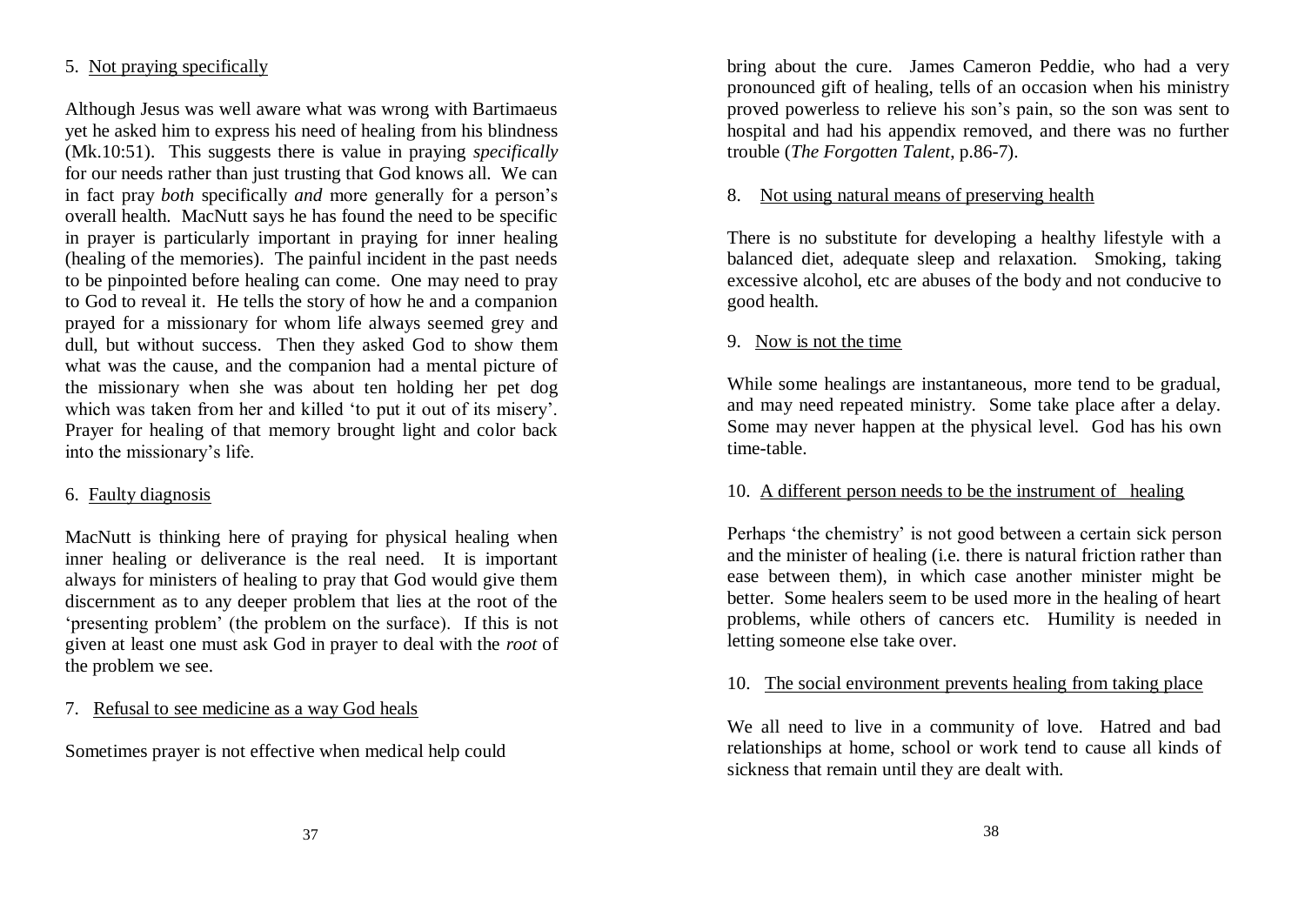leads sick people to baptism in (being filled with) the Spirit before praying for their healing. He thinks the gifts of the Spirit essential for the minister of healing: gifts of healing, discernment, prophecy, tongues. A lot of failure to see healing is the result, he believes, of not hearing God speaking to us by his Spirit.

(*God's Plan for Your Healing,* ch.50)

Not all agree with this approach but undoubtedly the Holy Spirit is the source of our power (Acts 1:8). Let no-one despair. Any Christian who earnestly wants to serve God and to relieve suffering, can be used effectively in this ministry even though they lack spectacular spiritual gifts.

> O Breath of Life, come sweeping through us, revive thy Church with life and power. O Breath of Life, come, cleanse, renew us, and fit thy Church to meet this hour. (Elizabeth P. Head)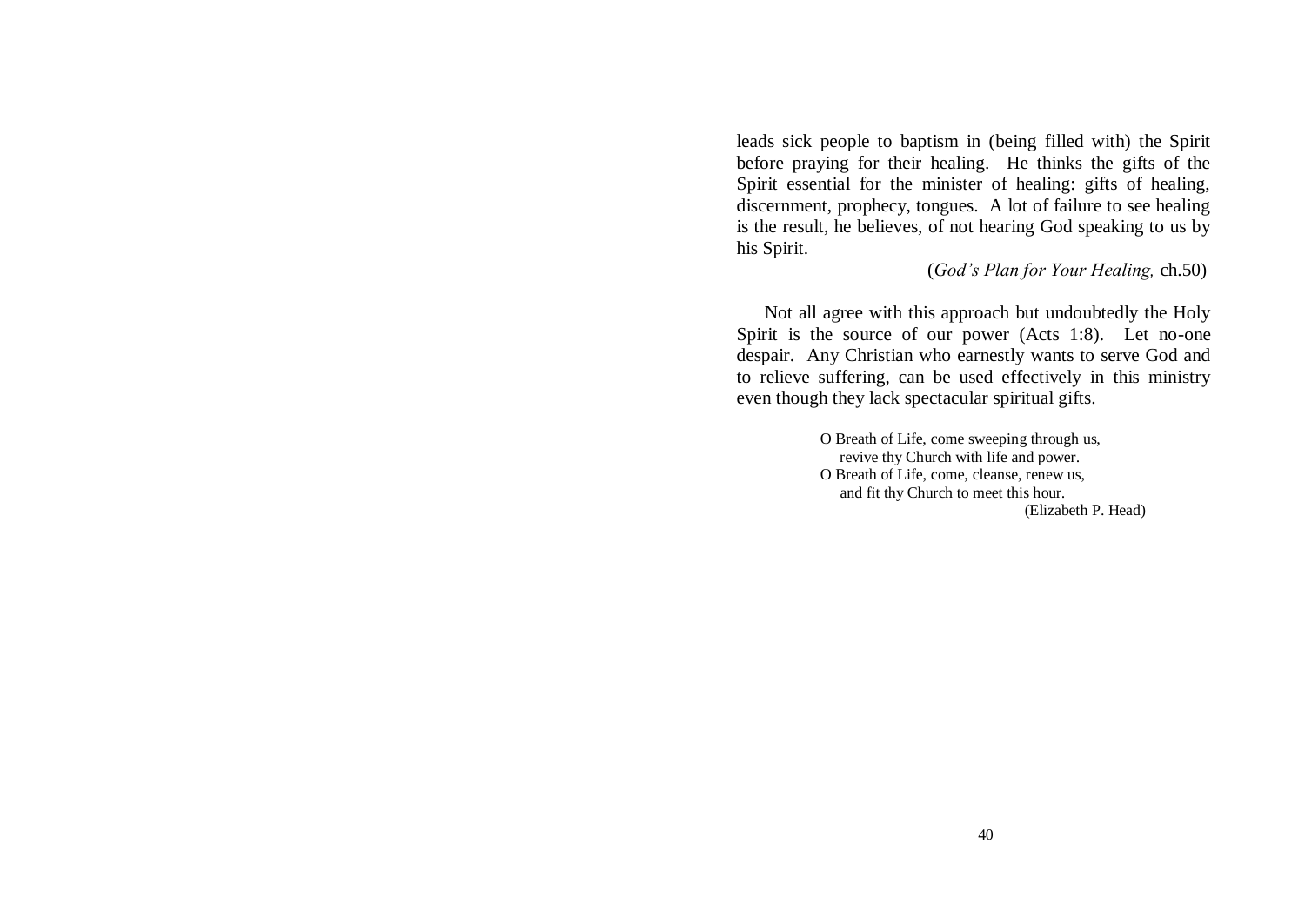# **Select Bibliography**

*Exorcism: Report of a Commission Convened by the Bishop of Exeter,* ed. Dom R. Petitpierre (London: SPCK, 1972)

Gardiner, K. *The Reluctant Exorcist* (Eastbourne: Kingsway, 2002)

*Growing a Healing Ministry: [Workbook]* (Borden, Hants: Acorn Christian Foundation, 2001)

Huggett, J. *Six Keys to Healing* (Eastbourne: Kingsway, 1986)

Huggett, J. *Breath of Life: a Believer's guide to healing, wholeness and complementary therapies* (Tonbridge: Sovereign World, 2004)

Kelsey, M. T. *Healing and Christianity* (London: SCM, 1973)

Lewis, C. S. *The Problem of Pain* (New York: Macmillan, 1945)

Linn, M. & Linn, D. *Healing of Memories*, 2<sup>nd</sup> ed. (New York: Paulist P., 1984)

McAll, K. *Healing the Family Tree* (London: Sheldon P., 1982)

MacNutt, F. *Healing,* new ed. (London: Hodder & Stoughton, 2001)

MacNutt, F. *The Power to Heal* (Notre Dame, Ind.: Ave Maria P., 1977)

MacNutt, F. *Deliverance from Evil Spirits: a practical manual* (London: Hodder & Stoughton, 1995)

Maddocks, M. *The Christian Healing Ministry,* 3 rd *ed.* (London: SPCK, 1995)

Maddocks, M. *Twenty Questions about Healing* (London: SPCK, 1988)

Mahoney, R. ed. *The Shepherd's Staff* (Burbank, Ca.: World Map, 1993)

Parker, R., Fraser, D. & Rivers, D. *In Search of Wholeness* (Nottingham: St. John"s Extension Studies, 2000)

Peddie, J. Cameron *The Forgotten Talent: God's ministry of healing*  (London: Fontana Books, 1966)

*A Time to Heal* Report for the House of Bishops of General Synod of the Church of England (London: Church House Publishing, 2000)

*A Time to Heal: The development of good practice in the Healing Ministry: A Handbook* (London: Church House Publishing, 2001)

Urquhart, C. *God's Plan for Your Healing* (London: Marshall Pickering, 1986)

\* \* \* \*

There follow the two **Appendices**:

A An Order of Service for a Non-Eucharistic Healing Service

B A Sample Pew Leaflet for publicizing the Ministry of Healing

These titles and the page sequence up to this point have been omitted from the pages that follow to allow ease of photocopying. If you wish to make a service booklet from Appendix A: put 2 & 7 on the back of 8 & 1, 6 & 3 on the back of 4 & 5. For Appendix B the order is 4 & 1, and on the back 2 & 3.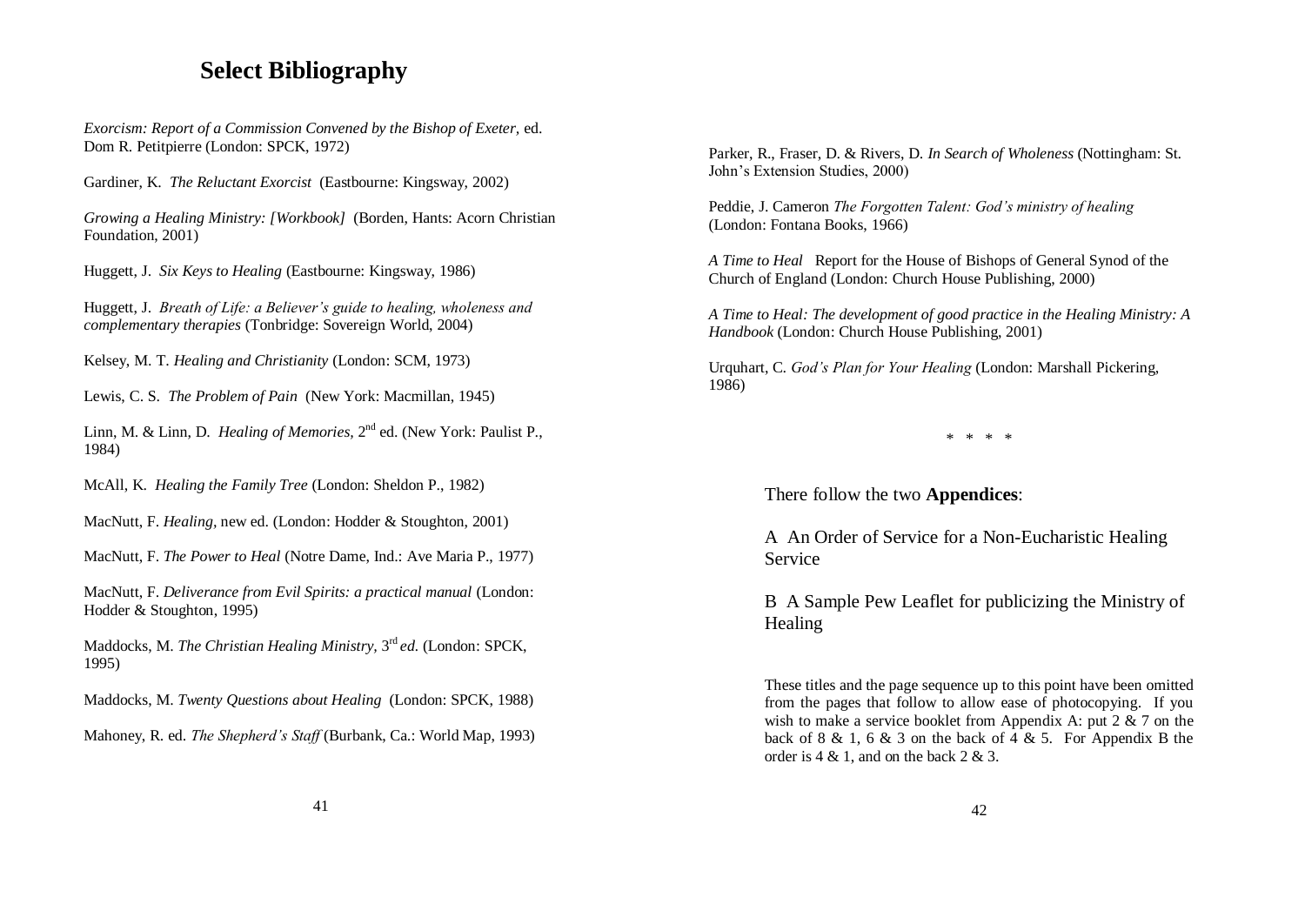# A SERVICE OF PRAYER FOR HEALING

(Non-Eucharistic)

 **Burrswood,** The Church of Christ the Healer The Dorothy Kerin Trust (adapted)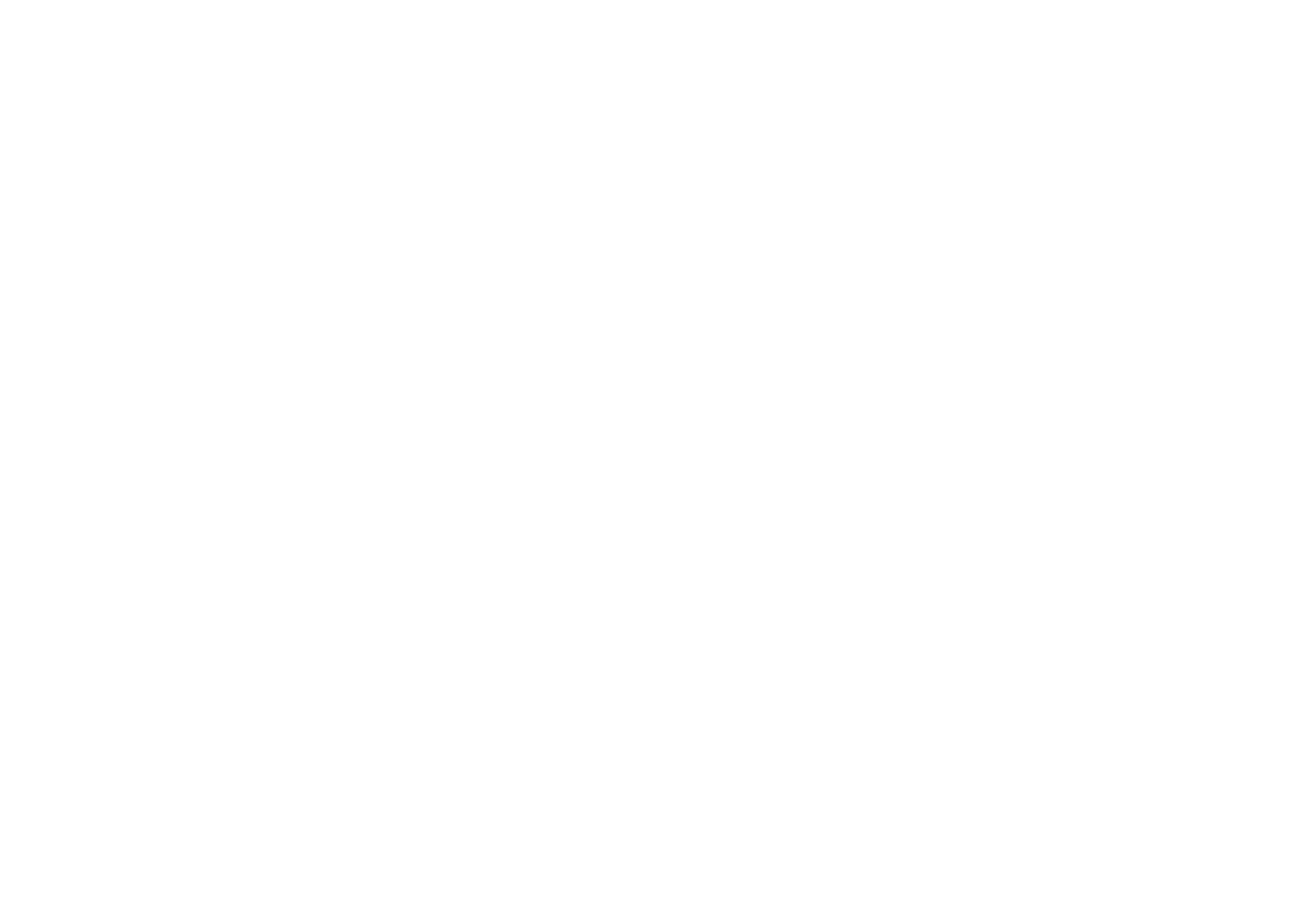#### HYMN

#### THANKSGIVING & PRAYERS

#### HYMN or "Lead me Lord"

- *Solo:* Lead me, Lord, lead me in thy righteousness, make thy way plain before my face.
- *All:* **Lead me, Lord, lead me in thy righteousness, make thy way plain before my face.**
- *Solo:* For it is thou, Lord, thou, Lord, only, that makest me dwell in safety.
- *All:* **For it is thou, Lord, thou, Lord, only, that makest me dwell in safety.**

#### COLLECT (*stand* )

Heavenly Father, your Son commissioned his disciples to heal the sick, and through the Holy Spirit you bestow gifts of healing on his church; hear the prayers we offer in his name and grant your healing to those for whom we intercede , and those on whom we lay our hands , and those whom we anoint; that together we may bear witness to the gospel of salvation and the glory of your kingdom; we ask this through the same Jesus Christ our Lord. **Amen**

#### THANKSGIVING

 *This and other thanksgivings may be used*

Thank you for creating us Thank you for loving us Thank you for healing us

**Father Almighty**

#### 8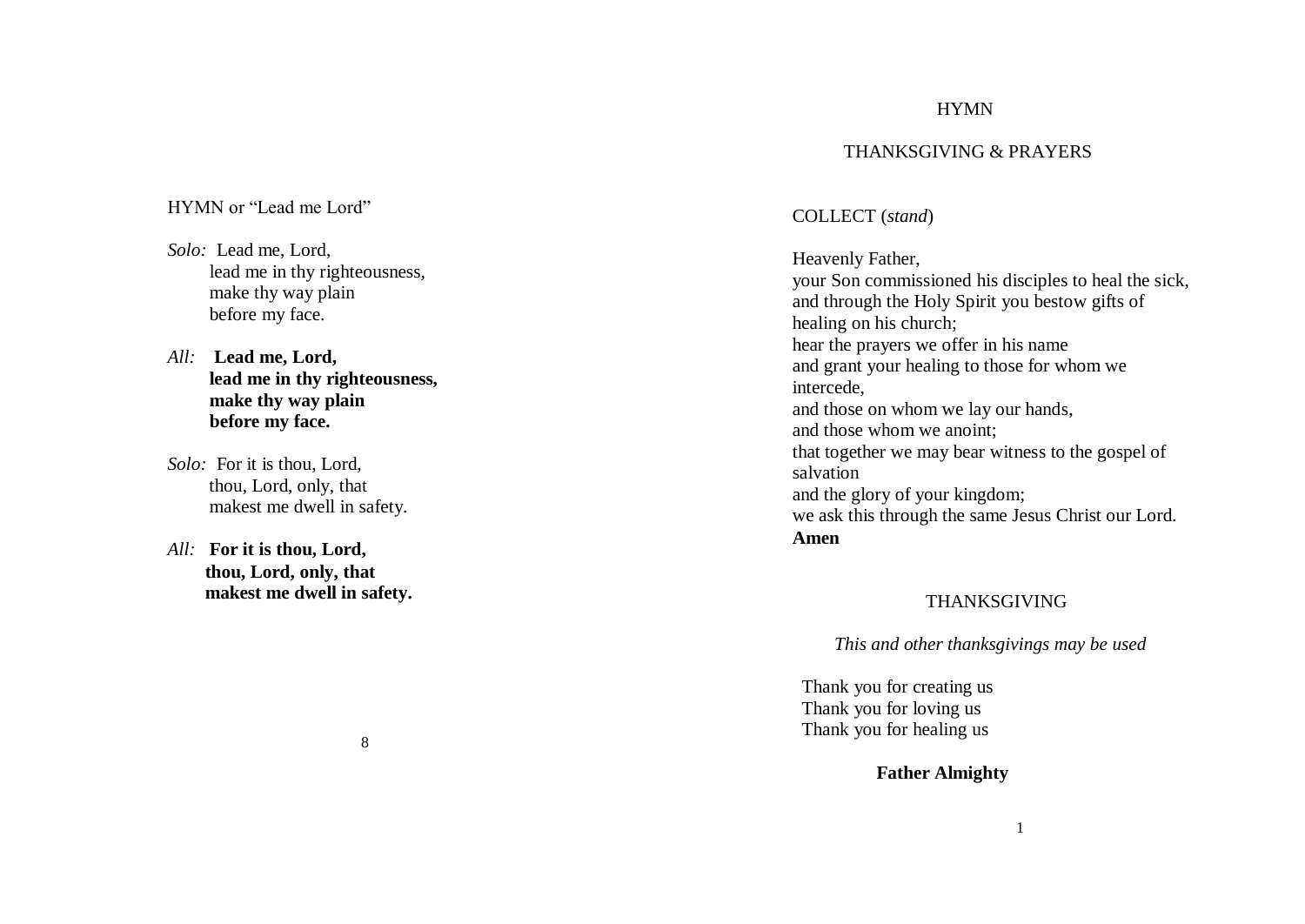Praise you for dying for us Praise you for rising for us Praise you for living in us

#### **Lord Jesus Christ**

Bless you for cleansing us Bless you for renewing us Bless you for strengthening us

#### **Holy Spirit of God**

*The response with other thanksgivings may be:* Let us bless the Lord: **Thanks be to God!**

*Sit or kneel*

#### INTERCESSIONS

Let us pray

*A suggested, but optional, form of intercession:*

Lord, we bring before you: those who are suffering from physical and mental illness; those troubled by emotional and spiritual disorders. We cry to the Lord in our trouble **He sends forth his Word and heals us** 

Those who are waiting for operations and those recovering from them; those with fears, and those in pain; those with disabilities and who are dependent on the care of others.

Heavenly Father, you sent your Son to proclaim the good news of your salvation and to manifest your healing power. Continue your gracious work among us by the power of your Holy Spirit, and grant that we who have received your forgiveness and healing may live your gospel and manifest your kingdom in all that we think and say and do, now and always, through Jesus Christ our Physician and Saviour. **Amen**

**O God, who has prepared for those who love you such good things as pass our understanding: pour into our hearts such love towards you, that we, loving you in all things and above all things, may obtain your promises which exceed all that we can desire; through Jesus Christ our Lord.**

(Burrswood Fellowship Prayer, modernized)

#### THE BLESSING AND DISMISSAL

 Go in the peace of Christ: **Thanks be to God**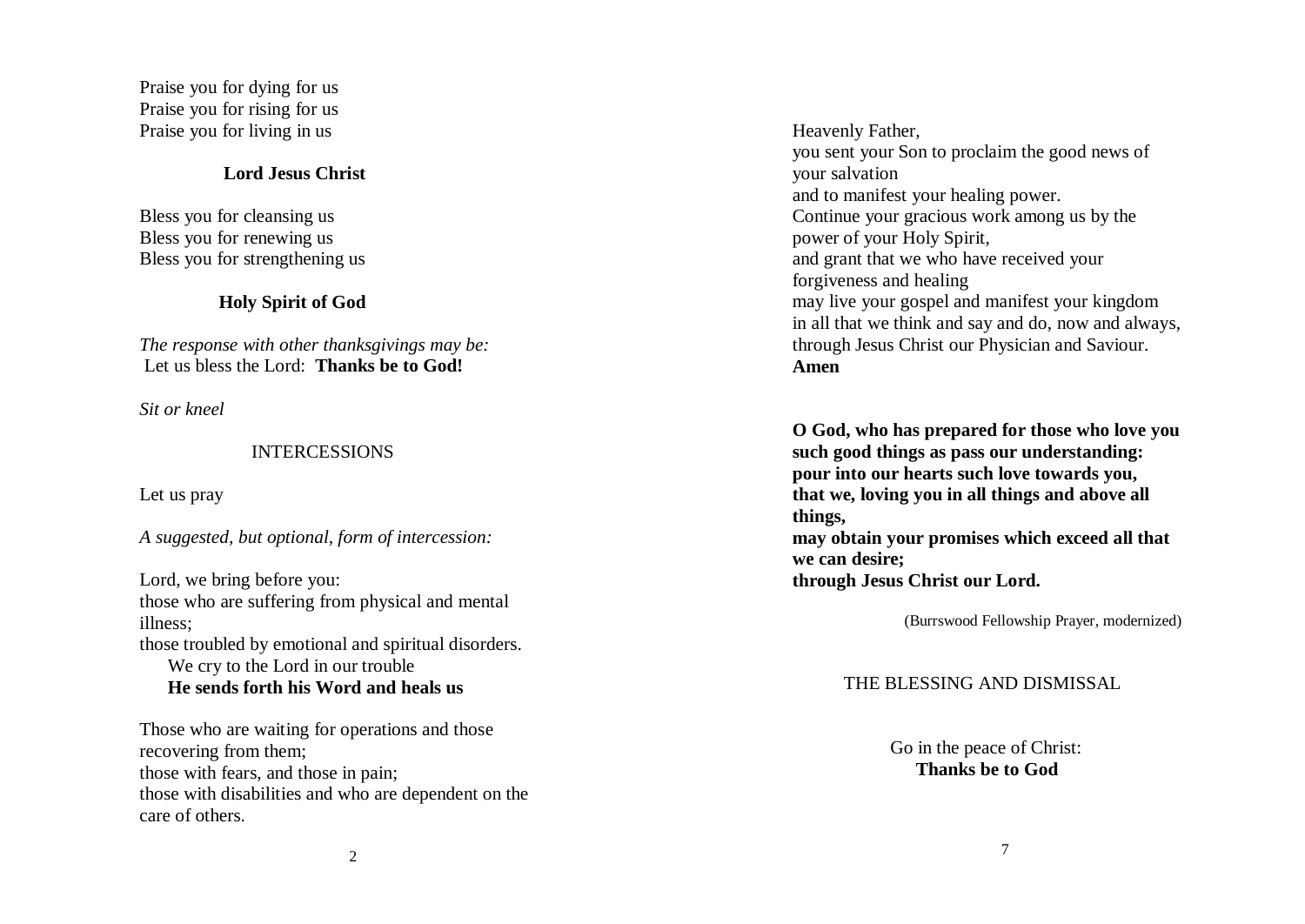Do you believe and trust in his Holy Spirit who gives life to the people of God?  **We believe and trust in him**

May Almighty God strengthen this faith in us evermore.

#### HYMN or CHORUS  *Remain sitting or kneeling*

#### THE MINISTRY OF HEALING

*Those who can , come forward to the places appointed for ministry. Others may be ministered to in their seats if this is clearly indicated to those ministering.*

#### FINAL PRAYERS

**Our Father in heaven, hallowed be your name, your kingdom come, your will be done, on earth as in heaven. Give us today our daily bread. Forgive us our sins as we forgive those who sin against us. Save us from the time of trial, and deliver us from evil. For the kingdom, the power, and the glory are yours, now and for ever. Amen**

#### We cry to the Lord in our trouble  **He sends forth his Word and heals us**

Those who draw near to death, those who have died whom we entrust to you, those who have lost loved ones and live in brokenness of heart. We cry to the Lord in our trouble  **He sends forth his Word and heals us**

Those who suffer from traumas of the past, those oppressed by evil, and those who cannot reach out to you in faith and hope. We cry to the Lord in our trouble  **He sends forth his Word and heals us**

Those trapped by poverty, war and famine, all nations in strife and distress, communities divided by prejudice and fear. We cry to the Lord in our trouble  **He sends forth his Word and heals us**

Stretch out your hand over us Lord, through Jesus Christ send us healing and salvation. May your Holy Spirit bring us your love and peace. We cry to the Lord in our trouble  **He sends forth his Word and heals us**

*Here, or in place of the above litany, the names of those sick but unable to attend this service are read out (slowly and deliberately, perhaps with a brief reference to their need) the list being broken periodically by a refrain such as:* 

> Lord in your mercy,  **Hear our prayer**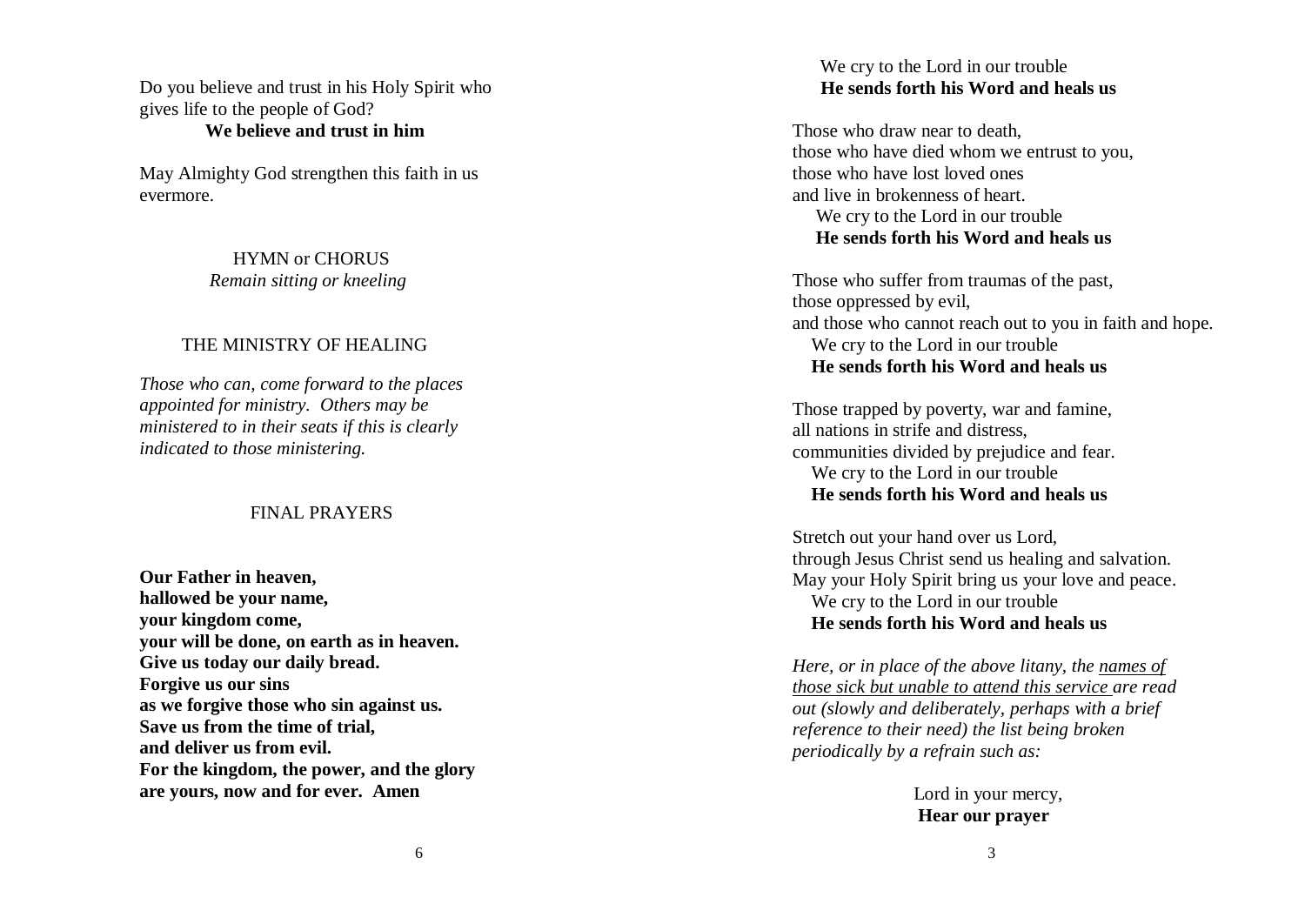#### MINISTRY OF THE WORD

#### BIBLE READING

#### ADDRESS

#### *estimonies of God's healing*

#### MUSIC, HYMN or ANTHEM

#### **CONFESSION**

*The Leader introduces the confession in these or other words:*

Hear the words of comfort and encouragement which our Saviour Christ says to all who turn to him:

Come to me all of you who are tired and overburdened and I will give you rest.

Hear also what St. Peter says:

In all the world there is no-one else apart from Jesus who can save us.

Let us therefore express our need, in penitence and hope, repenting of our sins, and seeking the health and salvation of Jesus our Lord:

**Father eternal, giver of light and grace, We come before you aware of our weakness, often seeking to live in our own strength.**

**But you are the God of our health: wholeness and salvation come from you. With sorrow and repentance we turn to you: cleanse us from our sins, grant us the peace of your forgiveness; heal us from our ills, and we shall rejoice in your salvation: lead us out from darkness to light, and clothe us in the loveliness of Jesus Christ our Lord. Amen**

May Almighty God who gives his Holy Spirit to all who call upon him, forgive your sins, heal your infirmities, strengthen you in all goodness, and keep you in life abundant and eternal, through Jesus Christ our Lord. **Amen**

#### BELIEF

*The congregation are invited to affirm their faith* 

Do you believe and trust in God the Father who made the world? **We believe and trust in him**

Do you believe and trust in his Son Jesus Christ, who redeemed mankind?

#### **We believe and trust in him**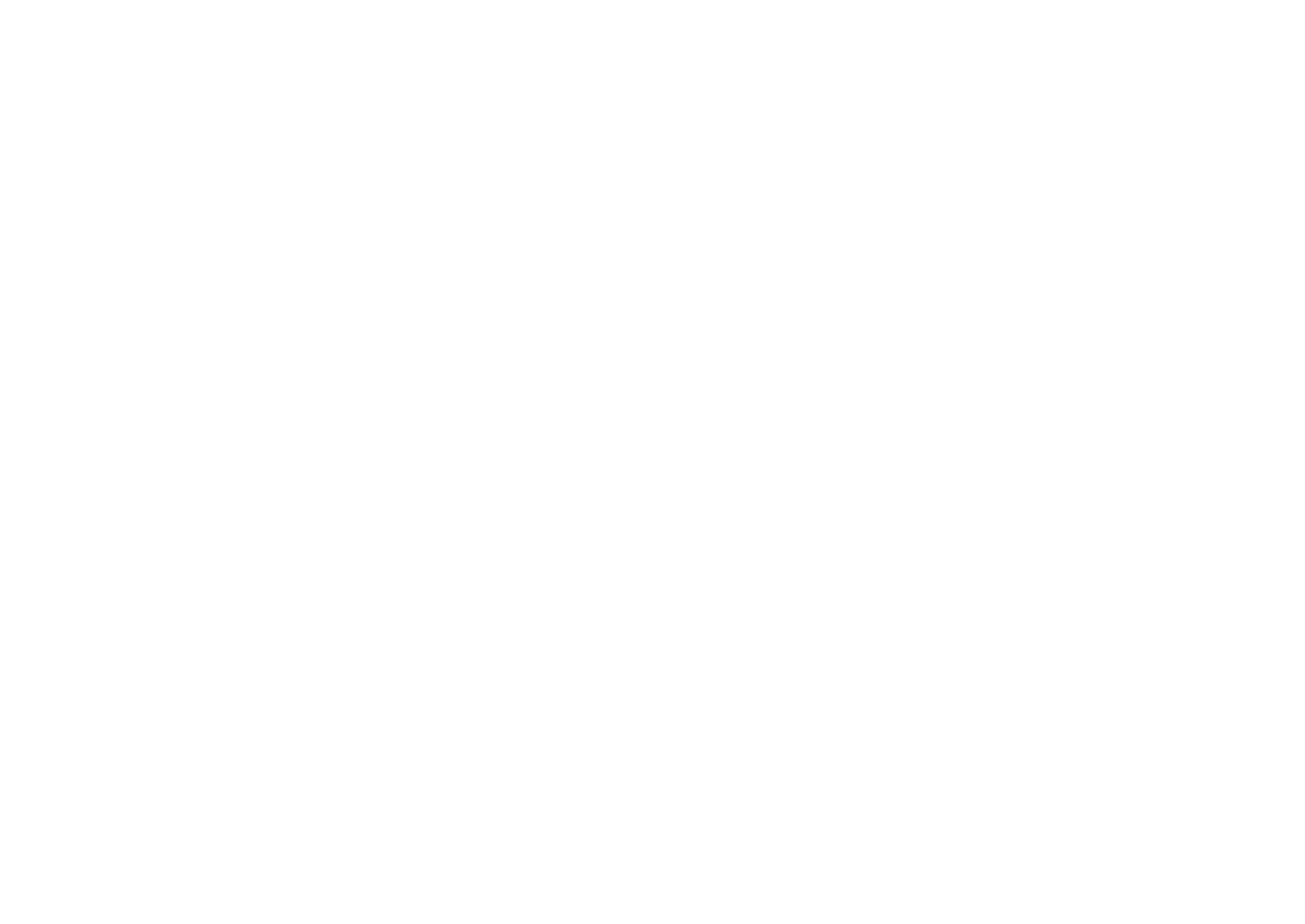#### **What can we hope for through this ministry?**

We believe that God loves us and wills the very best for us. But we also know that suffering of all kinds and ultimately death are conditions from which we cannot escape. But God is not distant. In Jesus Christ he shared in this life"s suffering and death on the cross, and he can draw close to us in times such as these. However, his resurrection in the power of the Holy Spirit gives us hope that we might have a foretaste of his kingdom here and now and that through the Church"s ministry we shall receive his love, strength and healing touch. What form that healing will take we cannot tell. It may be:

- $\triangleleft$  Help to carry us through a prolonged illness or disability;
- a recovery more rapid than expected:
- $\triangle$  experiencing our fear of death being driven out by God's love;
- $\cdot$  a healing which is so unexpected that we immediately want to thank God.

The Church of England published a detailed report called *A Time to Heal* (Church House Publishing, 2000) which contains a great deal of information and guidance on the healing ministry. There are other helpful books written by Francis MacNutt, Morris Maddocks, John Huggett and other authors. A "Liturgy of Healing and Holy Communion" which provides a ministry of anointing is available from St. Andrew"s Seminary.

The healing ministry is for everyone; we all need healing in some way. Through the healing ministry, Jesus Christ meets us at our point of need.

# **THE CHURCH'S HEALING MINISTRY**

The Healing Ministry is:

#### **VISIONARY**

because it beckons us towards the future and a glimpse of the kingdom, and the hope of the whole of creation renewed.

# **PROPHETIC**

because it calls us to reconsider our relationships with God, each other and the world and to seek forgiveness and a new start in our lives.

#### **DYNAMIC**

because Jesus Christ is with us to the end of time: when we pray for his help, he comforts, strengthens and heals us, responding to our deepest needs.

The Church"s ministry is a continuation of the ministry of Jesus Christ. We seek to fulfil it in the power of the same Holy Spirit who anointed Jesus at his baptism in the Jordan. Jesus' ministry was totally faithful and obedient to his Father. The gospel of the kingdom of God is the good news of healing which Jesus proclaimed. "Go and preach the gospel...Go and heal the sick" summarizes the commission Christ gave to his Church. So Christians have always been called to have a special concern for those sick in mind, body and spirit. The Church's ministry can be described as one of healing – the healing of ourselves, and of our relationships with God, with one another and with our environment.